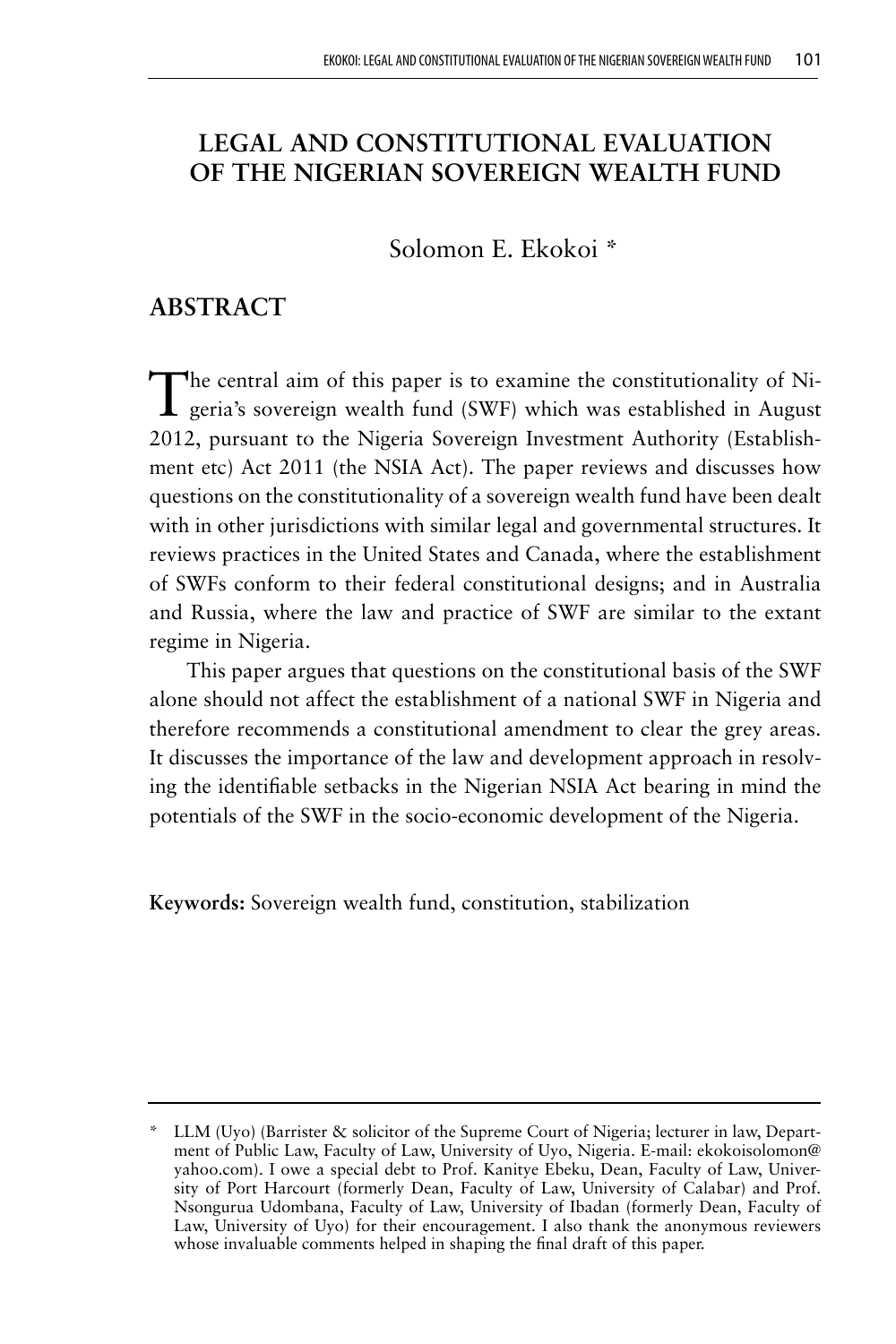## **1. INTRODUCTION**

There appears to be a low level of understanding of the concept of sover- $\perp$  eign wealth fund (SWF) in Nigeria, which is partly owing to the paucity of literature on the subject. Those who have a general idea of the concept associate it with a kind of stabilization fund  $-$  a sovereign savings fund.<sup>1</sup> While this is to some extent correct, the concept of SWF goes beyond a stabilization fund. The Sovereign Wealth Fund Institute has comprehensively described SWF as:

> [S]tate-owned investment fund composed of financial assets such as stocks, bonds, real estate, or other financial instruments funded by foreign exchange assets. These assets can include: balance of payments surpluses, official foreign currency operations, the proceeds of privatizations, governmental transfer payments, fiscal surpluses, and/or receipts resulting from commodity exports. Sovereign wealth funds can be structured as a fund, pool, or corporation. The definition of sovereign wealth fund exclude, among other things, foreign currency reserve assets held by monetary authorities for the traditional balance of payments or monetary policy purposes, [S]tate-owned enterprises (SOEs) in the traditional sense, government-employee pension funds (funded by employee/employer contributions), or assets managed for the benefit of individuals.2

In line with the foregoing description, the International Working Group of Sovereign Wealth Funds (IWG) has defined SWFs as 'special purpose investment funds or arrangements, owned by the government.'3

Three key elements stand out in the above definition of SWFs. The first is the ownership element. SWFs are owned by the government, which includes

<sup>1</sup> This is the intendment of the Excess Crude Account (ECA). However, the concept of SWF goes beyond a government budget stabilization fund which is resorted to in times of drop in commodity (oil) prices.

<sup>2</sup> Sovereign Wealth Fund Institute 'Public release: 2nd quarter transparency result' (April – June 2011) <www.swfinstitute.org/what-is-a-swf/> accessed 30 July 2011; see also International Working Group of Sovereign Wealth Funds, *Sovereign Wealth Funds: Generally Accepted Principles and Practices (*Santiago Principles*)* International Working Group of Sovereign Wealth Funds 2008 3.

<sup>3</sup> Santiago Principles (n 2) 27.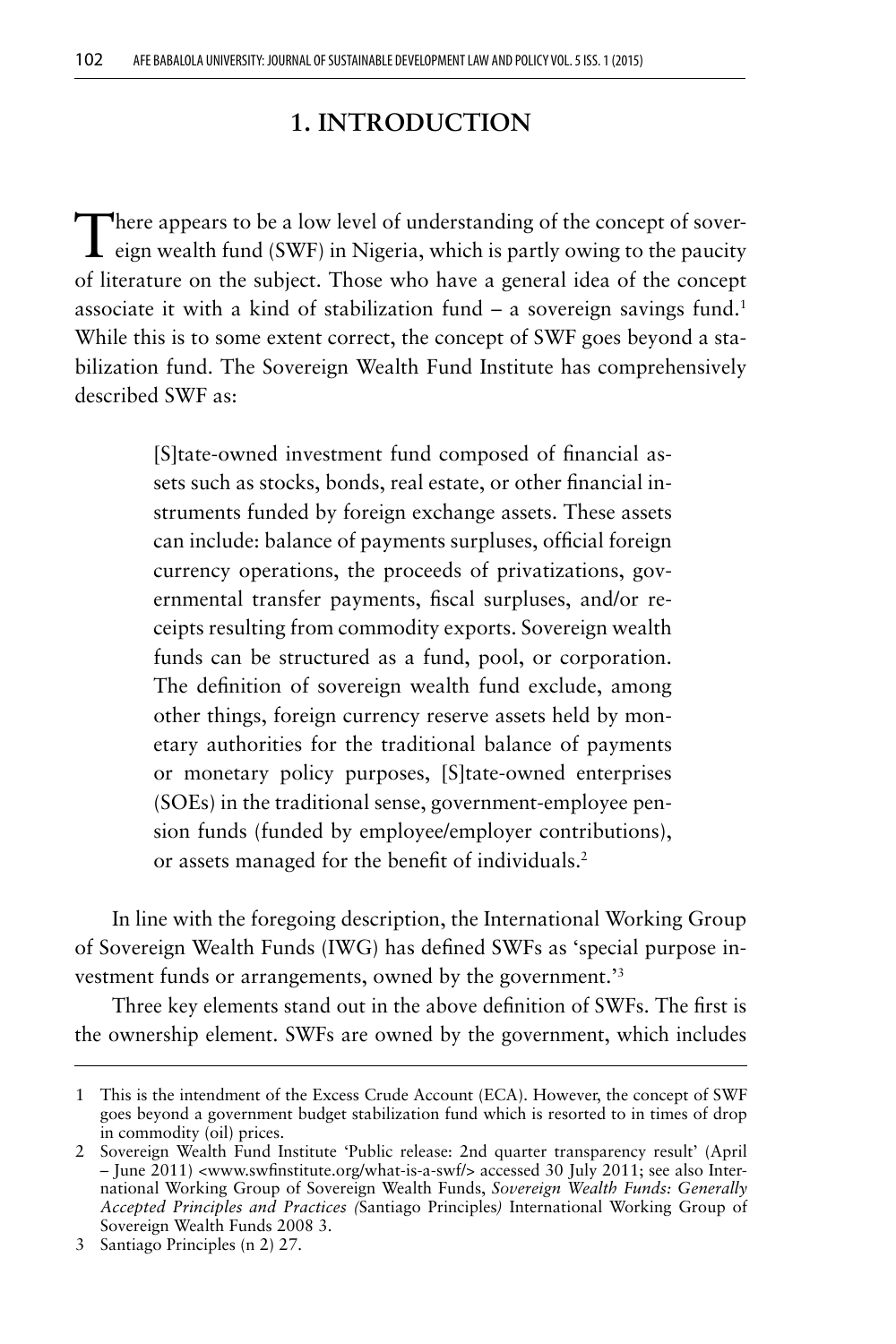both central government and regional governments. The second is investment element: the investment strategies of SWFs include investments in foreign financial and domestic assets (infrastructures). The third is purpose and objective element: the government establishes SWFs for macroeconomic purposes. SWFs are created to invest government funds to achieve fiscal and socio-economic objectives, and may have liabilities that are only broadly defined, thus allowing SWFs to employ a wide range of investment options with a medium to long-term time frame. They are also created to serve objectives other than, for example, reserve portfolios held only for traditional balance of payments purposes.<sup>4</sup> It is important to make three observations concerning SWFs. First, the commodity from which foreign exchange assets or surpluses may be earned for the purpose of funding an SWF include both oil and non-oil commodities. That is to say, the policy initiative for an SWF need not be necessarily based on receipts from oil commodity; as it may be receipts from a variety of non-oil commodities. This means that non-oil producing countries may elect to establish SWFs.

Second, a SWF may be established even without the availability of a commodity. Foreign exchange assets or assets *simpliciter* may be derived for the purpose of funding SWF from fiscal surpluses, which are consequences of conscious and deliberate government policy capable of reflecting positively on macroeconomic outlook.5 Third, SWF assets are separate and different from official reserves managed by monetary authorities of the States, which establish them.<sup>6</sup>

In order to understand the philosophy behind the concept of SWF, it is important to ask the question: What does the modern State owe its citizens? The answer is simply to provide unmet needs which are central to the socio-economic obligations of the State to its citizens – basic obligations such as access to food and drinkable water, health care, decent housing, qualitative education, social and personal security, et cetera. These socio-economic obligations are not the subjects of discourse in this paper, rather the constitutionality of a national SWF for Nigeria is. As this paper will later show, Nigeria's SWF passes the two constitutional tests for the validity of its establishment. However the issue of the funding of the SWF from the

<sup>4</sup> ibid.

<sup>5</sup> S Griffith-Jones and JA Ocampo 'Sovereign wealth funds: A developing country perspective' (paper presented at the workshop on Sovereign Wealth Funds, London, February 2008) 8; see also DK Das 'Sovereign-wealth funds: The institutional dimension' (2009) 56(1) Intl Rev Econ 85, 87- 8.

<sup>6</sup> See generally, US Department of the Treasury *Semiannual Report on International Economic and Exchange Rate Policies* (June 2007).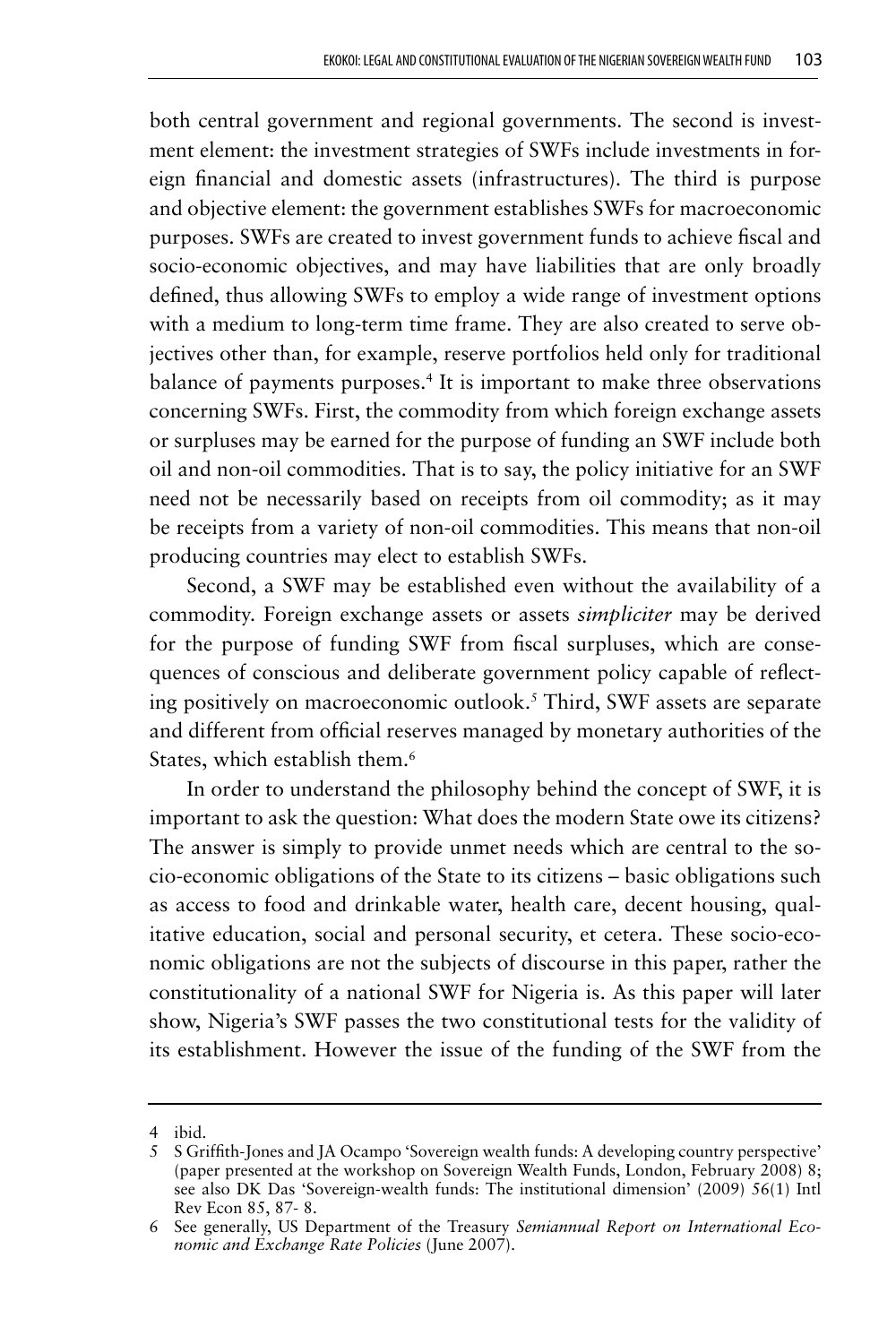federation account may pose a constitutional problem for Nigeria's SWF to the extent of denying the citizens of the much needed socio-economic goods which the SWF may afford. For as rightly noted by Keenan, SWF is expected to serve two masters with private and public agenda.<sup>7</sup> When used as an investment vehicle in the international financial market place, it is expected to operate as a private business only interested in profits, but at the domestic level (in the State where it is created), an SWF is 'purely an instrument of public policy whose chief justification is to improve social welfare in the [S]tate. To citizens, a well-run SWF should become a reliable source of income that drives economic and social development.'8 By addressing the socio-economic needs of its citizens, the State may well claim to have met its 'contractual' obligations to the citizens irrespective of whether socio-economic rights are constitutionalized or not, while at the same time upholding human rights, considering that one of the concerns of international law is for States to respect, fulfill and protect human rights using appropriate legal instruments.

It has been argued that in situations where the State fails in its obligations, social debt is in arrears<sup>9</sup> and needs to be paid. Therefore, it may also be argued, and rightly so, that the motivation for the establishment of Nigeria's SWF is to satisfy the social debt which the Nigerian State owes its citizens. And if this is the case, it then follows that the legal or constitutional issues affecting the establishment of the SWF in Nigeria should not be allowed to derail the smooth and proper implementation of its programmes or policies.

This paper examines Nigeria's SWF – the conception process, the constitutive law and related issues and policy objectives – in section 2. In section 3, the constitutionality of Nigeria's SWF is examined with the argument that whereas the federal government, through the National Assembly, has the power to legislate for the good governance of the country as exhibited in the establishment of a national SWF, the issue of funding the SWF from the federation account is unconstitutional. In other words, the NSIA Act or the SWF cannot be said to be unconstitutional except to the extent that any provision of the NSIA Act is in conflict with the Constitution. Section 4 explores the concept of SWF from a comparative perspective using four jurisdictions where federalism is practiced as a form of government, to highlight

<sup>7</sup> P Keenan 'Sovereign wealth funds and social arrears: Should debts to citizens be treated differently than debts to other creditors?' (2009) 49(2) Virginia Journal of International Law 431, 432.

<sup>8</sup> ibid 433.

<sup>9</sup> ibid 455.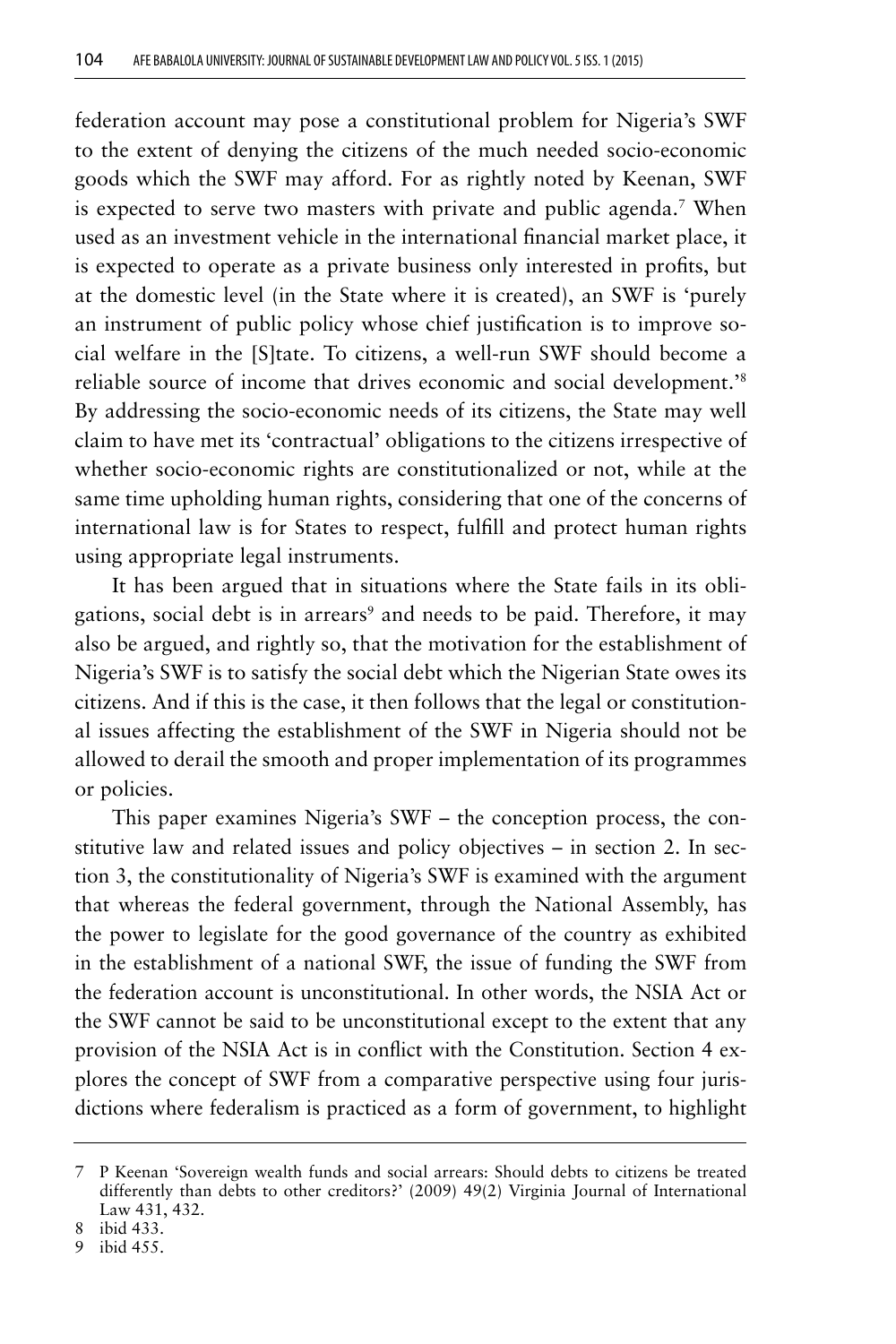the potentials of an efficiently managed SWF. It then concludes in section 5 with proposals for legislative action by the National Assembly in order to set Nigeria's SWF on a sound legal foundation.

# **2. NIGERIA'S SOVEREIGN WEALTH FUND**

In 2004, the administration of former President Olusegun Obasanjo es-<br>
tablished the Excess Crude Account (ECA) into which oil revenues sold n 2004, the administration of former President Olusegun Obasanjo esabove budgetary benchmark were paid. The ECA was not backed by law; consequently since its establishment there has been a raging controversy between the federal government and the 36 state governments over the legality and constitutionality of the ECA.10 Not surprisingly, in 2008, and more recently in 2011, the 36 state governments instituted legal actions to prevent the federal government from operating the ECA and making unilateral deductions from the account.<sup>11</sup> It is pertinent to note that in 2011, the federal government withdrew the USD 1 billion, used as seed money for the newly established SWF, from the ECA.12 And despite the legal controversy surrounding the establishment of a national SWF, the federal government proceeded to constitute the management of the Nigeria Sovereign Investment Authority, which is responsible for managing the SWF.<sup>13</sup>

<sup>10</sup> According to Ike-Okoh, '[t]he excess crude account had existed at the Central Bank [of Nigeria] since the [General] Babangida administration. In fact, it was that account that came to be popularly referred to as the 'Gulf War Windfall', which later became a subject of a probe panel headed by Pius Okigbo. Notwithstanding, the uproar over the account, the succeeding military administrations of General Sani Abacha and General Abdulsalami Abubakar continued to maintain it as it served as a kind of slush fund for extra-budgetary expenditures of the federal government at the pleasure of the Head of State. In 1999, President Obasanjo inherited the account, whose existence was also in breach of section 162 of the Constitution but nonetheless, the federal government maintained and operated it with the only difference being that occasionally, fund was drawn from it to augment the budgets of all the tiers of government on the approval of the president.' C Ike-Okoh 'Facts You Can't Ignore About the Excess Crude Account, Consolidated Revenue Fund' (28 November 2011) <http://businessdayonline.com/NG/index.php/business-intelligence/30200-facts-you-cant-ignore-about-the-excess-crude-account-consolidated-revenue-fund > accessed 18 August 2012.

<sup>11</sup> Presently, there are multiple suits between the states and the federal government at the Supreme Court of Nigeria seeking judicial pronouncements on the unconstitutionality of the ECA and the SWF.

<sup>12</sup> An additional USD 550 million dollars from accruals of the over-subscribed USD 1 billion Eurobond issued by the federal government of Nigeria in 2013 was injected into the SWF in 2014. See N Francis, 'FG injects \$550m into sovereign wealth fund' *This Day Live* (Lagos, 11 February 2014).

<sup>13</sup> See 'FG picks management team for sovereign wealth fund' *Business Day* (Lagos, 28 August 2012).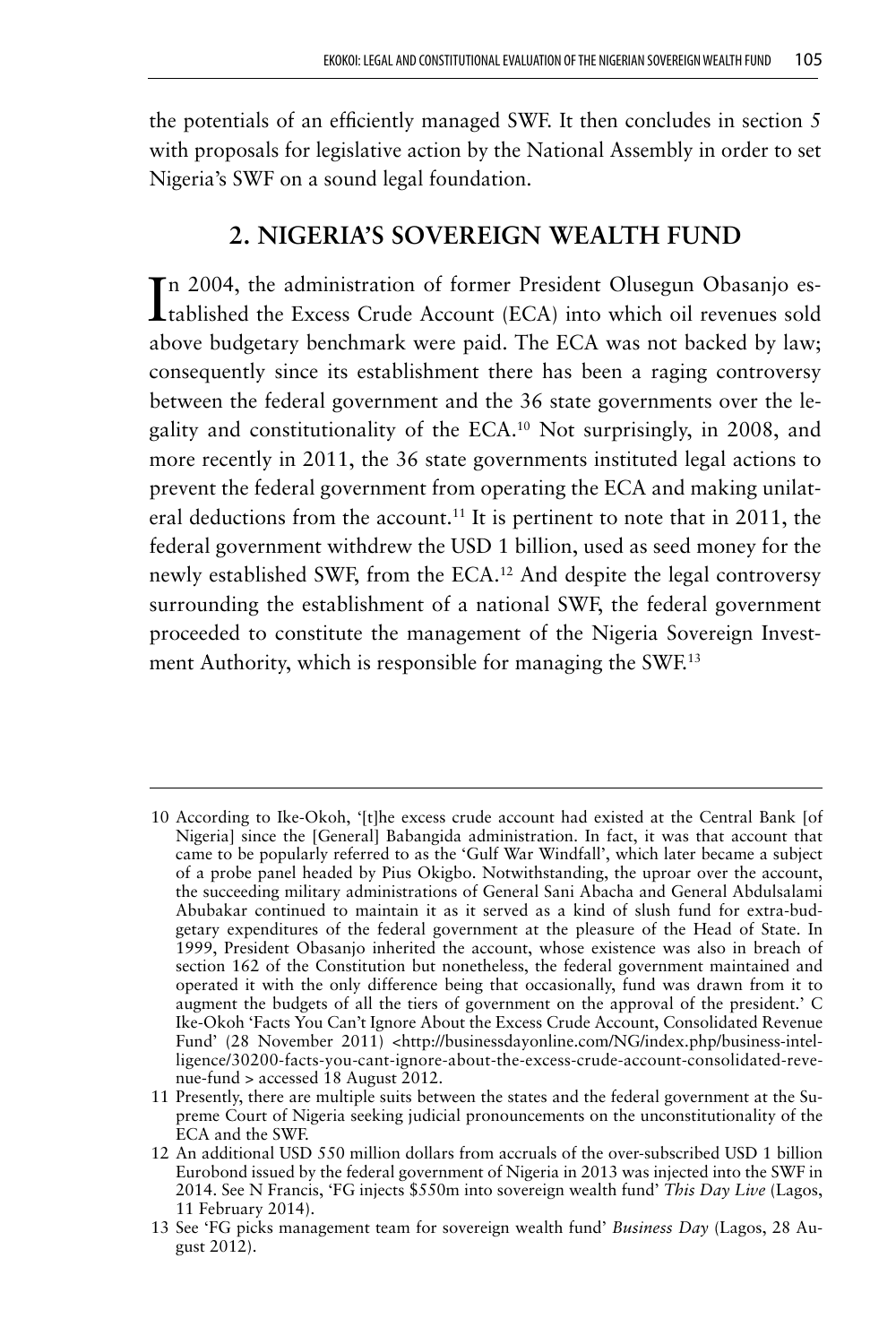#### **The conception process**

In 2010, while the legal battle in respect of the ECA instituted by state governments was still pending at the Supreme Court of Nigeria, the Nagovernments was still pending at the Supreme Court of Nigeria, the National Economic Council (NEC)14 approved a plan to replace the ECA with a national SWF. However, the state governors (six of whom were members of a committee set up to work out the legal framework of the SWF) were unyielding as to the source of funding for the SWF. Despite the failure to unanimously agree on the source of funding the proposed SWF, on 10 September 2010, President Jonathan sent a Bill to establish the SWF to the Senate. And on 26 May 2011 (after the Bill was passed by the Senate and the House of Representatives on 11 May 2011 and 19 May 2011 respectively), the president signed the Nigeria Sovereign Investment Act (NSIA Act), which established the national SWF, into law. In October 2011, the 36 state governments returned to court to stop the federal government from withdrawing USD 1 billion from the ECA to the Authority as 'seed money' for the national SWF.

After failing to stop the state governments from proceeding with the lawsuit, the federal government decided to enter its defence in the case. However, when the matter came up for hearing at the Supreme Court in March 2012, the federal government pleaded with the Court to allow it seek out-of-court settlement with the plaintiffs (state governments). It is important to note, at this point, that the federal government has continued to operate the ECA side by side with the SWF.15

The underlying philosophy for the policy of a national SWF is basically necessitated by the need to prudently utilize the revenues derived from oil and gas to meet the needs of the present and future generations as well as provide economic stabilisation for government.16 Besides the need for prudent utilisation of oil revenues, the establishment of Nigeria's SWF appears to provide an opportunity for the federal government to introduce some form of legality, accountability and transparency in the management of the country's oil revenues. With the ECA, the management of oil revenues was

<sup>14</sup> The National Economic Council is one of the federal executive bodies established in s 153(1) (h) of the Constitution of the Federal Republic of Nigeria 1999 (as amended) Cap C23 Laws of the Federation of Nigeria 2004 (the1999 Constitution or the Constitution). It comprises the vice president as chairman, state governors, and the governor of the Central Bank of Nigeria – see item 18 of the third schedule to the 1999 Constitution.

<sup>15</sup> The state governments were dissatisfied with this and immediately instituted a suit at the Supreme Court of Nigeria to restrain the federal government from further doing so. They have also asked the Court to declare both the ECA and SWF unconstitutional.

<sup>16</sup> O Aganga quoted in A Monk 'Deep thoughts by Olusegun Aganga' (Oxford SWF Project, University of Oxford, 10 March 2011).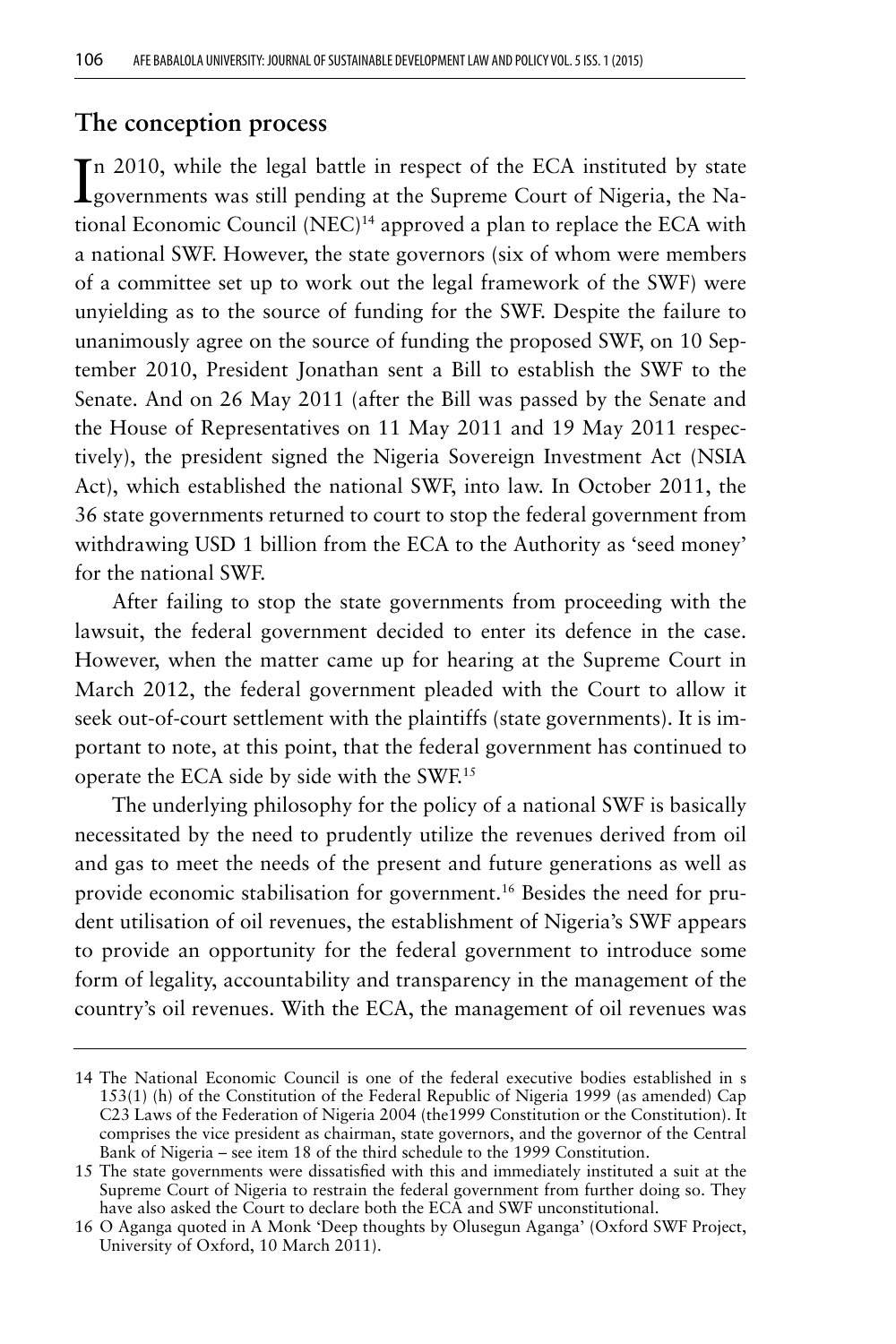prone to illegality, abuse and shrouded in secrecy. So much so that it was 'used to pay for phantom contracts. [And served as] a ready source for extra budgetary spending which circumvent due process and constitutionalism.'17 Some known cases of illegal withdrawals from the ECA include part of the USD 12.4 billion paid to the Paris Club creditors to eliminate Nigeria's debt between October 2005 and April 2006; routine payments totaling over USD 3.9 billion in 97 tranches for non-performing contracts under the National Integrated Power Projects (NIPPs) between December 2005 and June 2007; and the additional funding for two days extension of the 2006 census to the tune of USD 17.3 million in March 2006.<sup>18</sup>

Most sovereign investment funds invest in inter-generational schemes or projects as their resources are derived mainly from non-renewable assets. This is an important and relevant point, which Nigeria's SWF managers must bear in mind, as successive Nigerian governments have used ill-conceived policies and projects – which provide mostly short-term benefits – as gateways to personalize State assets.<sup>19</sup> It is rather regrettable that it took the Nigerian State 53 years (1958 – 2011) to realize the need for a development fund intended to benefit the present and future generations of citizens. While the state governors are tackling the federal government over the establishment and funding of a national SWF, Ghana, even before selling the first drop of oil enacted a piece of legislation detailing what was to be done with its oil earnings. Ghana's Petroleum Revenue Management Act of 2011 (in principle conceived as an SWF) provides for the establishment of a Petroleum Holding Fund for the deposit of all petroleum receipts, a Stabilisation Fund to cushion the effects of revenue volatility through smoothening of the budget and a Heritage Fund to ensure inter-generational equity and create an alternative source of income for future generations.<sup>20</sup>

## **The enabling law: Issues and challenges**

The legal framework for Nigeria's SWF is the Nigeria Sovereign Invest-1 ment Authority (Establishment, etc) Act No 15 of 2011.<sup>21</sup> The NSIA Act was signed into law in May 2011 by former President Jonathan, after it

<sup>17</sup> J Akintunde, 'Sovereign Wealth Funds, IMF and Nigeria's Excess Crude Account' *Financial Nigeria* (Nigeria, 8 April 2008) <www.financialnigeria.com/development/developmentreport\_category\_item\_detail.aspx?categoryid=3&item=90> accessed 17 June 2015. 18 ibid.

<sup>19</sup> See for example J Campbell, *Nigeria: Dancing on the Brink* (Bookcraft 2010) 14-7.

<sup>20</sup> See Petroleum Revenue Management Act 2011 (Act 815), ss 2, 9 - 11; see also Open Oil 'Petroleum Revenue Management Act 2011 (14 February 2012).

<sup>21</sup> Cap N166 Laws of the Federation of Nigeria 2004; [the NSIA Act].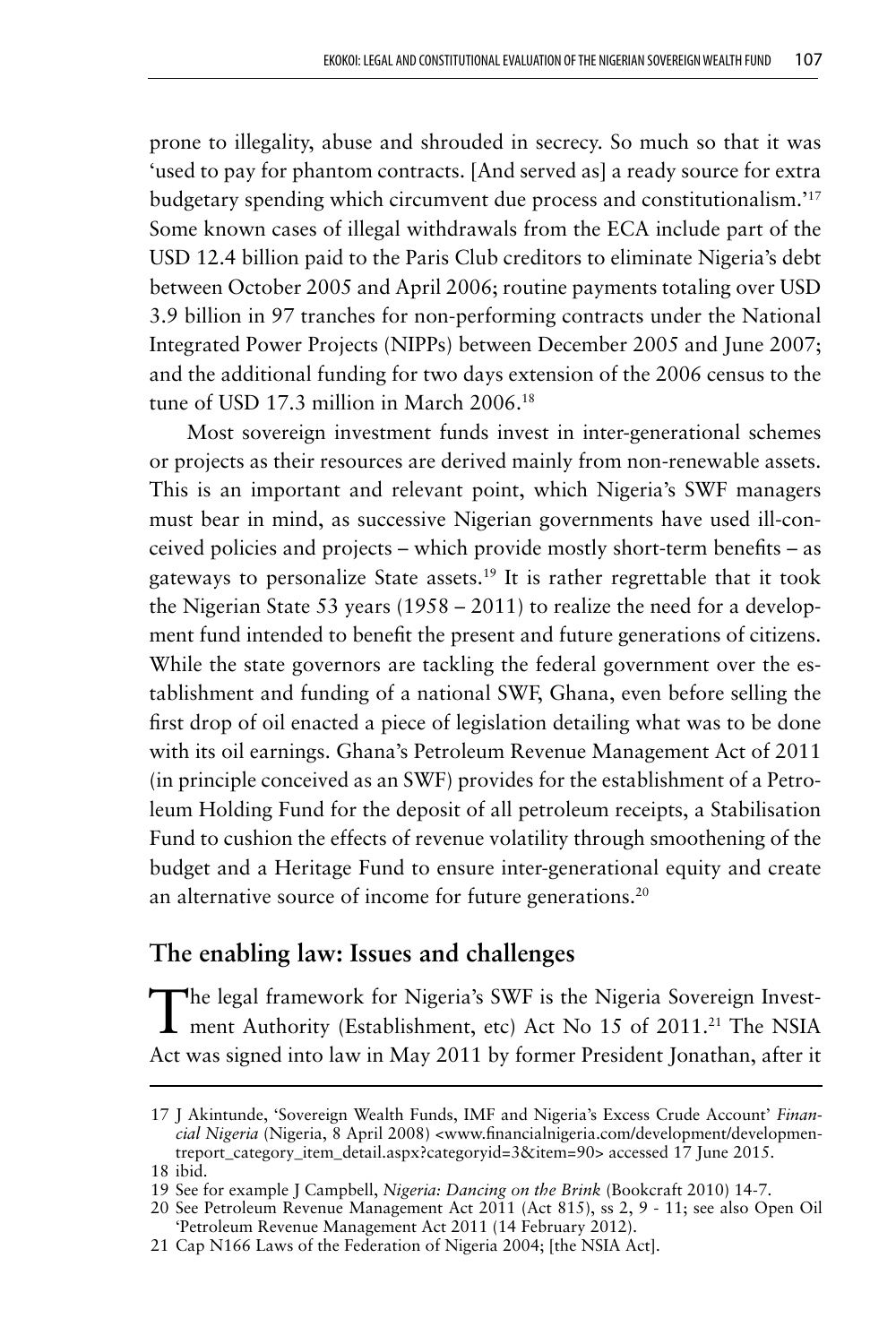was passed by both Houses of the National Assembly. Nigeria and Angola are the latest members of the Organisation of Petroleum Exporting Countries (OPEC) to establish a SWF.22

#### *Governance issues*

The NSIA Act establishes the Nigeria Sovereign Investment Authority (the Authority) as a permanent corporation with legal capacity to sue and be sued in its name; and to be independent of the control of any person or authority in the management of the three funds established under the NSIA Act.<sup>23</sup> The Authority is clothed with a wide range of investment powers within and outside Nigeria.<sup>24</sup> The overall governance of the Authority is the joint responsibility of the Governing Council, the Board of Directors and the Executive Management. This gives the Authority the structure of both a public as well as a private corporation.

While the Governing Council reflects the public character of the Authority (State ownership), the Board of Directors and Executive Management portray it as a business entity. The reasons for the structure may not be unconnected with the type and nature of the SWF – being an oil-based SWF, the State's dominant position in the oil industry as well as the need for prudence in the management of funds set aside for the SWF may have influenced the structure of the Authority. And in order to give a sense of ownership to the constituent governments within the federation, and assuage their opposition to the establishment of the SWF, have been incorporated into the governance of the Authority. However, the local governments, which are also recognised as co-owners of the fund are not represented on the Governing Council.<sup>25</sup>

While it is the duty of the Governing Council to provide advice and counsel of a general nature to the Board of Directors in relation to the objectives of the Authority, $26$  it is the responsibility of the Board to realize the objectives, make policies and supervise the management of the Authority's

<sup>22</sup> *cf* A Monk 'Nigeria should commit to commitment' (Oxford SWF Project, University of Oxford, 2 July 2010).

<sup>23</sup> NSIA Act, s 1(1) and (2).

<sup>24</sup> ibid s 5.

<sup>25</sup> ibid s 29(b), cf s 8 which provides for the membership of the Governing Council to include: the president, state governors, the minister of finance, the minister of National Planning Commission, governor of the Central Bank of Nigeria, chief economic adviser to the president, chairman of the Revenue Mobilisation, Allocation and Fiscal Commission, four persons representing the private sector, two representatives of civil society organisations, two youth representatives and four academics.

<sup>26</sup> ibid s 7(2).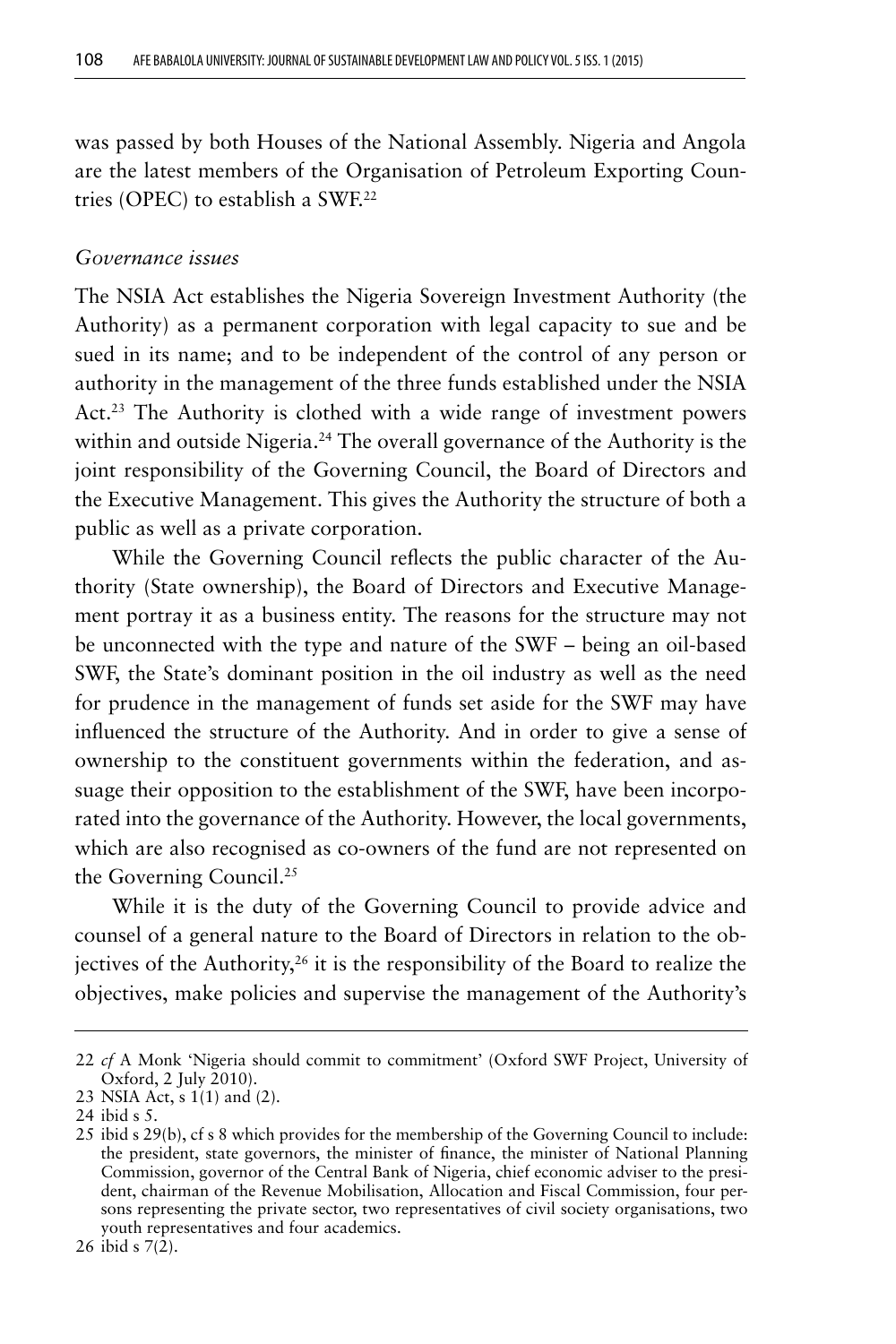affairs.<sup>27</sup> The Board also has the power to appoint the secretary of the Authority.28 It is made up of a non-executive chairman, a managing director, two executive directors and five non-executive directors (one of whom must be a legal practitioner with not less than 10 years post qualification experience), all of these appointments shall be made by the president of Nigeria on the recommendation of the NEC.<sup>29</sup> The executive management, headed by the managing director/chief executive officer, has the responsibility of executing policies formulated by the Board and the day-to-day administration of the Authority.<sup>30</sup>

In as much as the governance structure of the Authority exhibit potentials for transparency and accountability, it appears to be unnecessarily ridden with bureaucratic huddles not befitting of a fund intended to be of international standard and to deliver efficient social services to the Nigerian people. It is believed that to have a Governing Council of the type established by the NSIA Act with powers to advice and counsel the Board of Directors on general policy issues relating to the objects of the Authority is a recipe for political and overbearing influence on the smooth management of the affairs of the Authority. This remains to be seen as Nigeria's SWF is rated 9 on the Linaburg-Maduel Transparency Index.<sup>31</sup> At a glance, the law establishing the Authority and Nigeria's SWF appears to be more business-like with greater concern on return on investments and less on meeting the deficit social needs.

### *Ownership and funding*

As the name implies, Nigeria's SWF is a national fund. Therefore all ownership interests in the Funds established under the SWF is to be held by all tiers of government, including the Federal Capital Territory (FCT), Abuja, in trust for the people of Nigeria.<sup>32</sup> No government in the federation is allowed to 'transfer, redeem, assign, dispose of, sell, mortgage, pledge, or otherwise encumber any interest of any kind in the Authority.'33 This implies that no tier of government is allowed to borrow against the assets of the SWF.

<sup>27</sup> ibid s 15.

<sup>28</sup> ibid s 22.

<sup>29</sup> ibid s 16(1) and (2).

<sup>30</sup> ibid s 21(b).

<sup>31</sup> Nigeria Sovereign Investment Authority 'NSIA rated Transparent by Sovereign wealth institute' (16 July 2014); SWF Institute 'Nigeria sovereign wealth investment authority' <www. swfinstitute.org/swfs/excess-crude-account/> accessed 17 August 2014.

<sup>32</sup> NSIA Act, s 32(2).

<sup>33</sup> ibid s 32(3).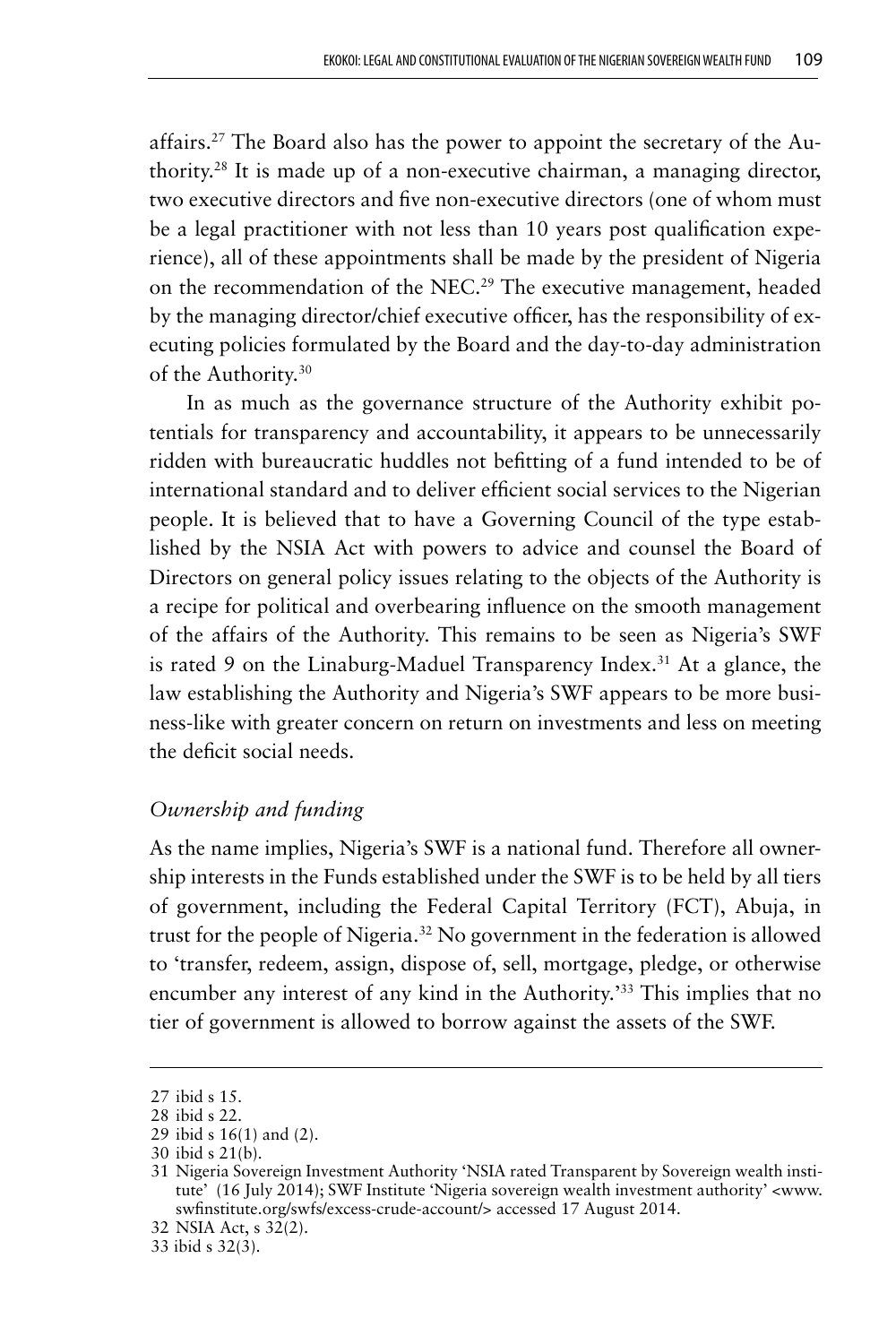As a result of the foregoing, the initial funding for the national SWF was deemed to have been contributed by the federal, state and local governments as well as the FCT in consonance with the existing revenue allocation formula pursuant to the decision reached by the NEC to be managed by the Authority. In 2011, the amount designated as seed money was USD 1 billion. Another USD 550 million was transferred by the federal government to the Authority in 2014. And subsequent funding is to be derived from the federation account. By the provisions of the NSIA Act, each of the tiers of government including the FCT will contribute to the Authority in accordance with their percentage share from the federation account – as provided in the Allocation of Revenue (Federation Account, etc) Act – on a monthly basis. Section 30 of the NSIA Act provides that:

- (1) Subsequent funding shall be derived from residual funds from the federation account transferred to the Authority … provided that derivation portion of the revenue allocation formula shall not be included as part of this funding.
- (2) Promptly upon revenues being received into the federation account each month, the Authority shall be funded from all amounts of residual funds above the budgetary smoothing amount.

Since the enactment of the NSIA Act, which established Nigeria's SWF, the ownership and funding provisions of the Act have caused disagreements between the federal and state governments. These disagreements are based on constitutional issues, which shall be examined in section 3 of this paper.

# **Policy objectives and implementation**

The objects of the Authority are to build a savings base for the Nigerian **L** people, to enhance the development of infrastructure and to provide budgetary stabilization during times of economic down turn.<sup>34</sup> The provisions of the law establishing the SWF structure it structured both as a fund and a corporation.<sup>35</sup> Consequently, the NSIA Act creates three investment vehicles namely: the Future Generations Fund (FGF), the Nigeria Infrastructure Fund (NIF) and the Stabilization Fund. The initial and subsequent funding of the Authority shall be allocated to each of the three funds by resolution of

<sup>34</sup> ibid s 3.

<sup>35</sup> ibid ss 1, 29 and 30; pts IV, V and VI.

<sup>36</sup> ibid s 31.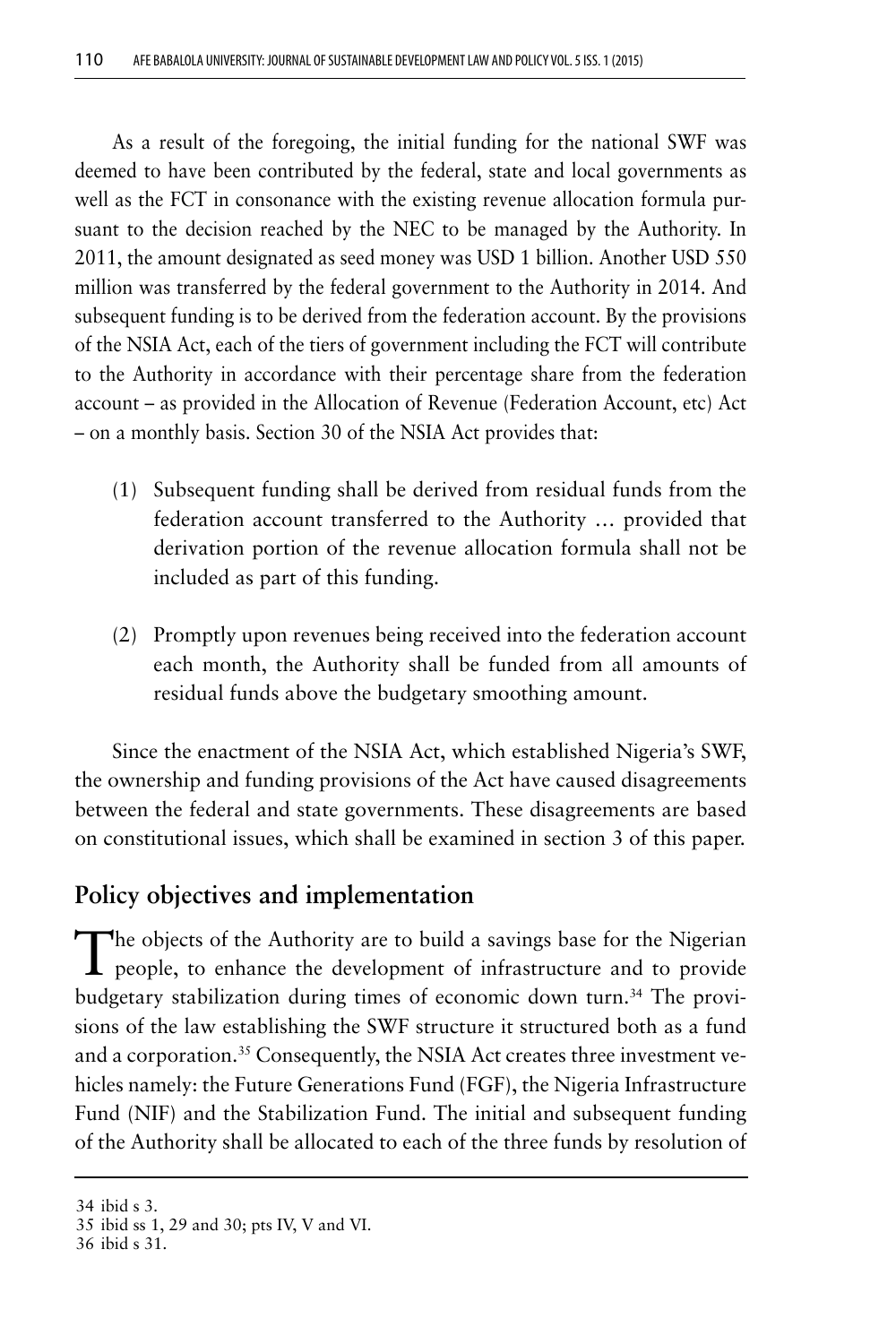the Board of Directors in accordance with the provision of the NSIA Act.<sup>36</sup>

The Authority is required to develop a rolling five-year investment plan for the FGF annually. This is aimed at providing future generations with a solid savings base in preparation for such a time when Nigeria's oil reserves may have been exhausted and with due regard to macroeconomic factors.<sup>37</sup> The Authority is empowered to reinvest all realized proceeds and dividends on portfolio investments of the fund into new or existing assets. The NIF is aimed at investing specifically in the development of critical infrastructure such as power generation, distribution and transmission, agriculture, dams, water and sewage treatment and delivery, roads, port, rail, airport facilities and similar assets in order to stimulate the growth and diversification of the Nigerian economy and create jobs for the Nigerian people.<sup>38</sup> The Authority is empowered to reinvest the funds of the NIF pending investments in infrastructure. The Stabilization Fund is established to promote a sound and responsible fiscal policy, while reducing the effects of the 'boom and bust' commodity cycle of oil on the Nigerian economy. The Stabilization Fund is intended to avail government access to funds to apply in stabilizing the revenue streams of the federation.<sup>39</sup> The Authority may invest in or sell all such assets, and use such derivative instruments for the purposes of hedging or efficient asset management, as may serve such objective of the fund.<sup>40</sup>

# **3. THE CONSTITUTIONALITY OF NIGERIA'S SOVEREIGN WEALTH FUND**

The decision to establish a national SWF is by far one of the most (if not the most) significant decisions taken by the Nigerian government in a long time. Albeit, the controversy surrounding the decision has again thrown up issues bordering on the vertical separation of powers and functions between the various tiers of government in Nigeria. These issues are, indeed, constitutional in nature. Therefore, this section examines Nigeria's SWF in relation to the 1999 Constitution.

There are fundamental issues relating to the process leading to the establishment of a national SWF and what it portends for the constituent units of the Nigerian State. Hence, it is imperative to pose the following questions: Was the process that led to the establishment of the SWF democratic

<sup>37</sup> ibid s 39(1).

<sup>38</sup> ibid s 41(1).

<sup>39</sup> ibid s 47.

<sup>40</sup> ibid s 47(1).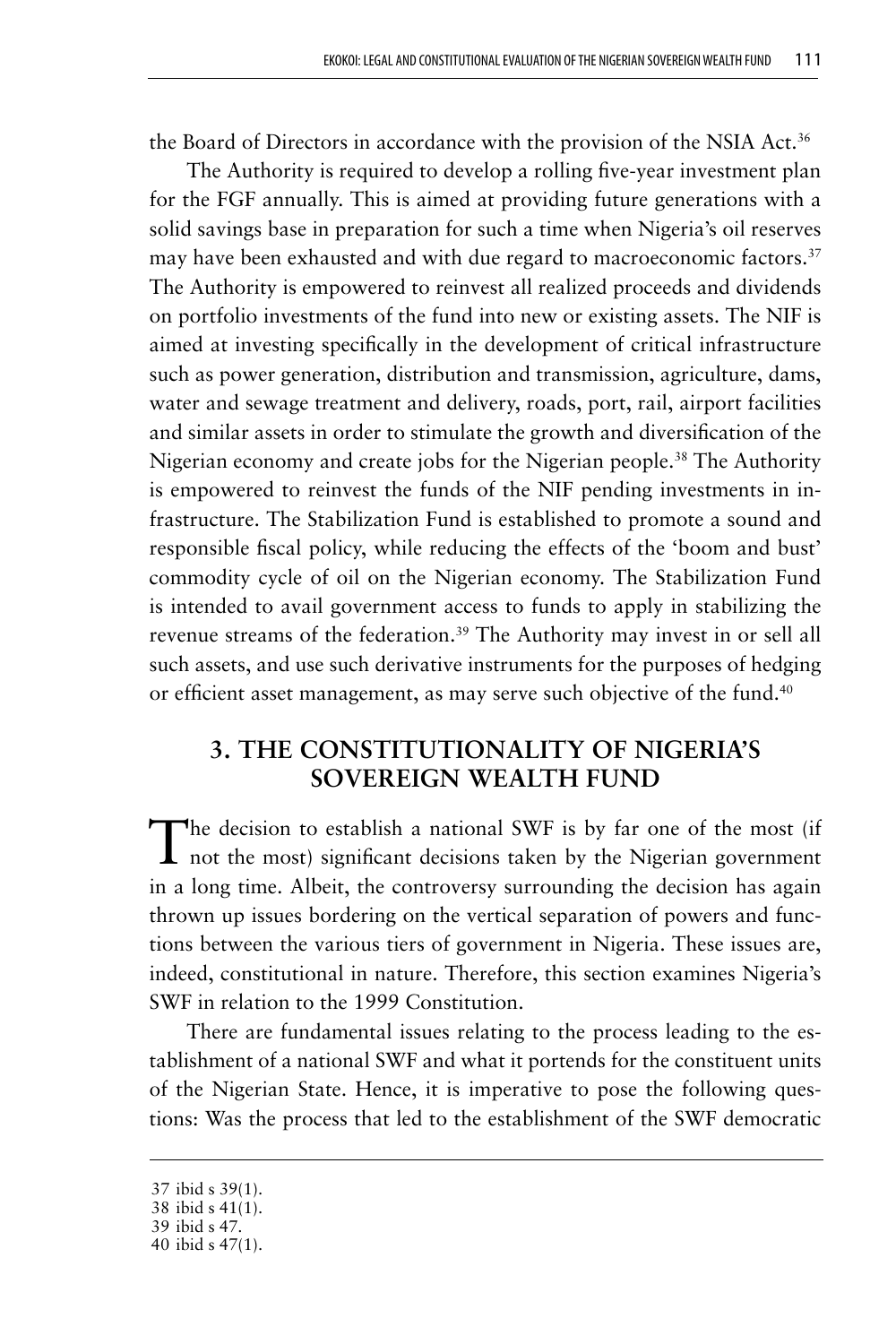to the extent that all the tiers of government were on board during the decision-making process? Is the end product (the SWF) of the process constitutional? As to the first question, it appears to be a straightforward one as it is evident that all three tiers of government in Nigeria did not go with the idea to establish a national SWF. Neither did each tier of government given the opportunity to choose its preferred type of SWF, as is the case in other jurisdictions such as the states of Texas and Alaska in the United States (US) where their SWFs are creations of the express provisions of their constitutions.

In Alabama its SWF was established after a public referendum, and the decision for a SWF for North Dakota was approved in a statewide ballot (see section 4). Despite failing to carry the other two tiers of government along in the establishment of the national SWF, the NSIA Act refers to all tiers of government as co-owners and funders of the SWF.41 More so, the state governments who are represented on the NEC (a federal executive body that approved the establishment of an SWF) by the governors do not support, at least in principle, the SWF. This is basically because of the concerns that the monthly mandatory 'deductions' to be made from the states' and local governments' allocations will reduce their revenue profile, which is mainly accruable from the federation account.

The second question which involves the constitutional issue that has come up because of the establishment of a national SWF by the federal government borders on section 162 of the 1999 Constitution which provides in subsections 1 and 3 thus:

- (1) The [f]ederation shall maintain a special account to be called 'the federation account' into which shall be paid all revenues collected by the [g]overnment of the [f]ederation, except the proceeds from the personal income tax of personnel of the armed forces of the [f]ederation, the Nigeria Police Force, the ministry or department charged with responsibility for the foreign affairs and the residents of the Federal Capital Territory, Abuja.
- (3) Any amount standing to the credit of the federation account shall be distributed among the federal and state governments and the local government councils in each state on such terms and in such manner as may be prescribed by the National Assembly.

<sup>41</sup> See ownership and funding of Nigeria's SWF above.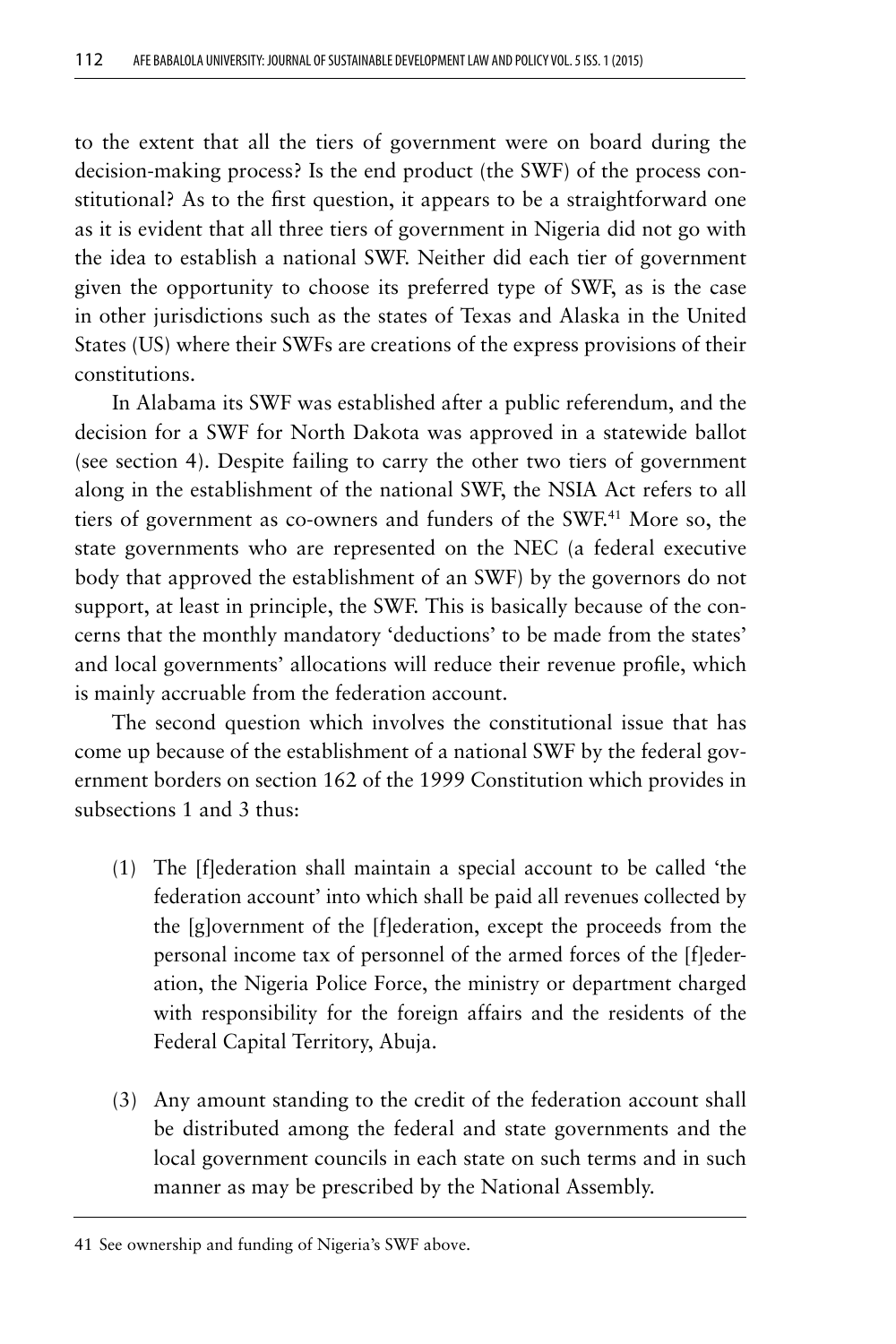This has generated a debate as to the intendment of the above constitutional provisions *vis-à-vis* Nigeria's SWF. In this section, the arguments for and against the national SWF are examined and the constitutional justification for its establishment is also made.

# **Sovereign wealth fund: The Constitutional permissibility argument**

One legal writer, a proponent of the national SWF, has argued that since the Constitution is silent on the issue of a dedicated Fund such as the SWF, any attempt to facilitate the realization of the broader intendment of the Constitution is permissible. Accordingly he queries as follows:

Does the Constitution expressly prohibit the existence of a [F]und, a subsidiary account, however called, administered and distributed among the three-tiers of government as envisaged per sections  $80(2)$  & (3), as well as 162(3)? The better view is that the Constitution is silent on prohibition by not prescribing one and only one account. Where a provision is silent on a specific issue, any act not likely to defeat the broader objective of the provision but rather help to facilitate its fuller realization is permissible. The broad objective of Section 162 of the Constitution is the ownership, management and distribution of national revenue to the three tiers of government.<sup>42</sup>

The present writer agrees with the above submission only to the extent that where a provision of the Constitution is silent on a specific issue, any act likely to promote the broader objective of the Constitution is permissible. However, to a large extent, the argument made by Odiadi is flawed. First of all, section 80 of the 1999 Constitution provides for a consolidated revenue fund, a federal government account into which all federal revenues or moneys are to be paid and appropriated in accordance with an Act of the National Assembly. In the same way, section 120 of the 1999 Constitution provides for a consolidated revenue fund for states of the federation into which all revenues or moneys raised or received by a state are to be paid and appropriated in accordance with a law of the state House of Assembly. It is therefore argued that sections 80 and 120 of the 1999 Constitution envisage or contemplate the establishment of a dedicated fund such as the SWF by the federal and or state governments, which should be funded from its/their own revenues or moneys.

<sup>42</sup> T Odiadi, 'The constitution and sovereign wealth fund: Matters arising' *The Guardian*  (Lagos, 7 August 2012).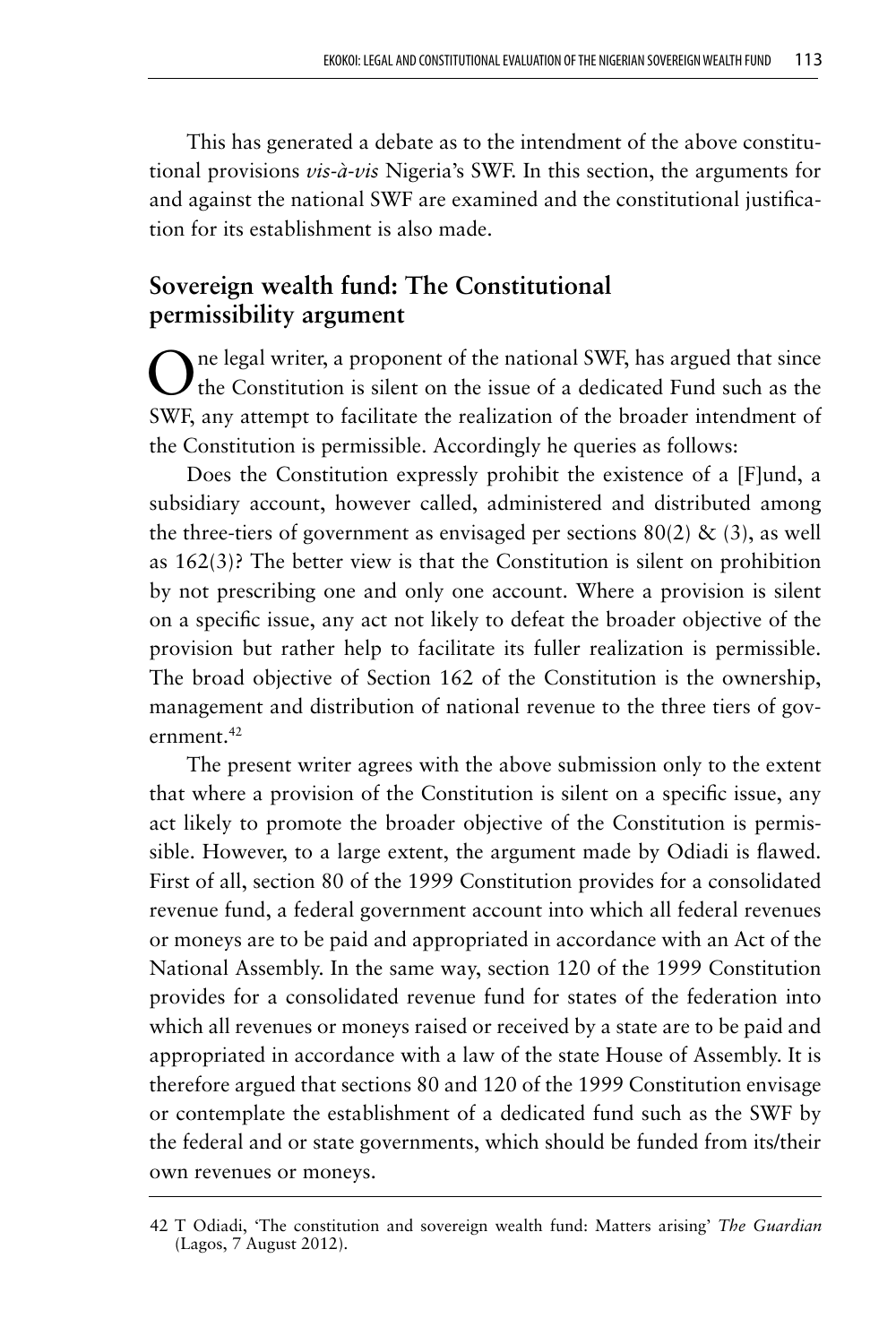Secondly, in section 162(3), specific mention of the beneficiaries (federal, state and local government councils) of the amounts standing to the credit of the federation account is made. It is pertinent to note at this point, that in the construction of a statutory provision, where a statute mentions specific things or persons, it is intended that those things or persons not mentioned are excluded. The Latin maxim is *expressio unius est exclusio alterius* (the expression of one thing is the exclusion of another). Conversely, it is also termed *inclusio unius est exclusio alterius*. 43 Accordingly, the purpose of section 162 is to establish a trusteeship of some sort in which the federal government collects revenues on behalf of all the governments of the federation.44 Therefore, a conjunctive reading of sections 80, 120 and  $162(3)$  of the Constitution provides a broad objective,<sup>45</sup> which is founded on a shared responsibility principle of federalism.<sup>46</sup> Moreover, it has been variously held by the Supreme Court of Nigeria that where words used in a statute are clear and unambiguous their ordinary, literal and natural meaning should prevail.47

### **Sovereign wealth fund and the federalism argument**

 $\mathbf F$  for Some who oppose the policy and law establishing a national SWF for Nigeria, they have argued that it offends the principles of federalism and that since only the federal government is responsible for determining what will constitute budgetary price of crude oil in any fiscal year, the excess moneys from the sale of crude oil is determinable only by the federal government. For others, the SWF is a violation of the principle embedded in section 162(3) of the Constitution. According to Ojameruaye, Nigeria's SWF, like the ECA, offends section 162(3) of the 1999 Constitution, '[b]y not sharing all the excess oil revenue among the three tiers of government, at least instantaneously, the excess oil revenue is akin to a withdrawal or a first-line charge on the [f]ederation [a]ccount which the Supreme Court

<sup>43</sup> See BA Garner (ed) 'Legal Maxims' *Black's Law Dictionary* (8th edn, St Paul: Thomson West, 2004) 1717; see also the cases of *Ogbuanyinya & 5 ors v Okudo & 2 ors* [1979] ANLR 105; *Udoh & 2 ors v. Orthopaedic Hospital Management Board & Anor* [1993] 7 NWLR (pt 304) 139, 148.

<sup>44</sup> *A-G Federation v A-G Abia State* (No 2) [2002] All NLR 72.

<sup>45</sup> *Awolowo v Sarki* [1966] 1 All NLR 178 (SC); *Olanrewaju v Governor of Oyo State & ors*  [1992] 9 NWLR (pt 265) 335, 362 '[i]n construing the provisions of a statute it is important to have in mind the clearly defined objectives of such a statute' (Karibi-Whyte JSC).

<sup>46</sup> *Attorney-General of Bendel State v Attorney-General of the Federation & 22 ors* [1981] ANLR 85.

<sup>47</sup> *Abioye v Yakubu* [1991] 5 NWLR (pt 190) 130, 146; *Amokeodo v IGP & ors* [1999] 6 NWLR (pt 607) 467, 488.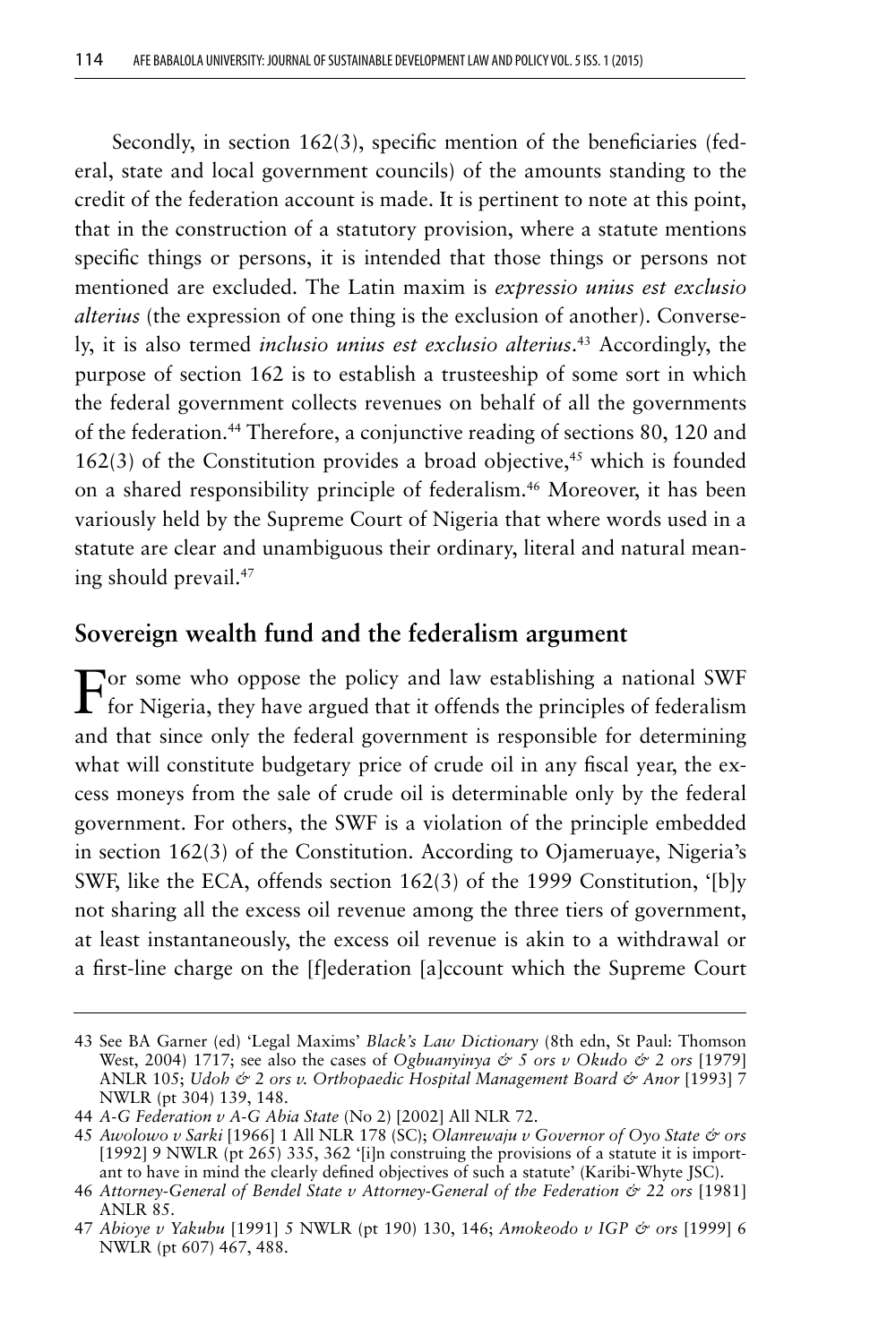declared unconstitutional in its 2002 judgment on the offshore/onshore oil dichotomy case'.<sup>48</sup>

In as much as it is not difficult to agree with the above position from the viewpoint of section 162(3) of the 1999 Constitution, it is important to note that the Supreme Court of Nigeria has set the legal precedent for the application of practicality in the interpretation of the Constitution. In *Adesanya v President of the Federal Republic,* the Court held that when interpreting the Constitution, the courts should look at the Constitution as a whole and 'construe its provisions in such a way as to justify the hopes and aspirations of those who have made the strenuous effort to provide us with a Constitution for the purpose of promoting the good government and welfare of all persons of our country on the principles of freedom, equality and justice...'.49 Also, in the case of *Awolowo v Sarki*, the Supreme Court of Nigeria held that a provision in a constitution cannot be read in isolation when such provision is qualified by some other consideration.<sup>50</sup> In the present situation, it may be argued that the holistic interpretation of the 1999 Constitution in respect of the establishment of an SWF may be derived from the provisions of section 16 and item  $60(a)$  of the second schedule to the Exclusive Legislative list of the 1999 Constitution. Above all, the consideration for establishing a national SWF may be based on the need to promote good governance and the welfare of the citizens by salvaging the socio-economic crisis in Nigeria.

# **Constitutional doctrines and constitutional validity of Nigeria's SWF**

Altri aving considered, in brief, the constitutional arguments for and against The establishment of a national SWF, it is pertinent to examine the SWF policy and law using two constitutional doctrines which determine the validity or otherwise of the acts of governments in a federal system. These are the doctrines of *ultra vires* and mutual non-interference. It has been suggested that, in a federal system, it is hasty and simplistic to concede to either side of the debate that is examined in this section (ie the constitutionality of a national SWF), without first considering whether the governmental action

<sup>48</sup> E Ojameruaye 'Resolving the Nigeria sovereign wealth fund debacle' (31 May 2012)

<sup>&</sup>lt;http://chatafrik.com/articles/nigerian-affairs/item/963-resolving-the-nigeria-sovereign-wealth-fund-debacle.html> accessed 10 August 2012. The decision referred to was given in the case of *A-G Federation v A-G Abia State* (n 44).

<sup>49</sup> [1981] ANLR 1, 25 (Fatai-Williams CJN).

<sup>50</sup> [1966] 1 All NLR 178.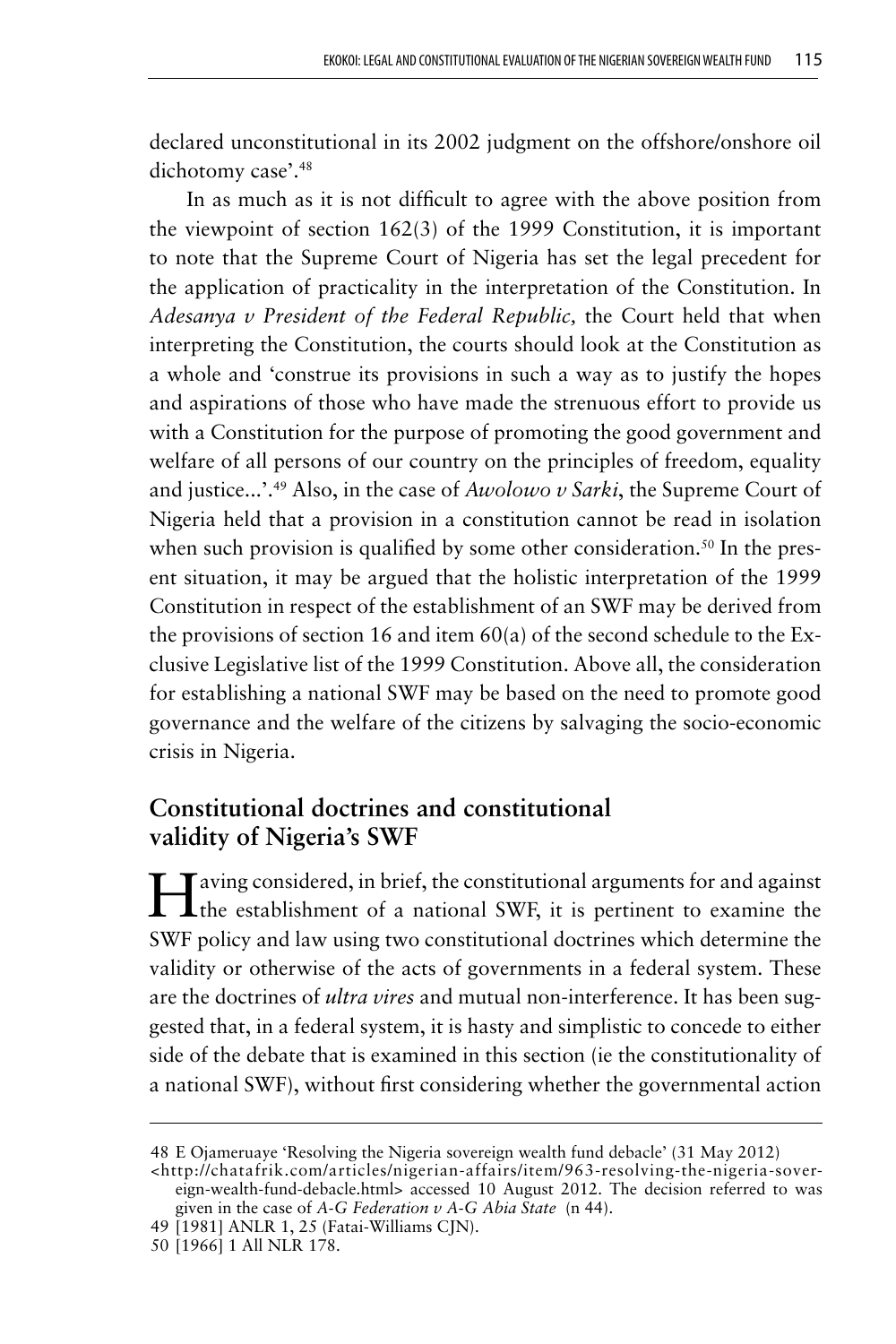in issue passes the *ultra vires* and mutual non-interference tests. According to Nwabueze, it is important to ascertain:

[F]irst whether the act is within powers granted by the constitution; if it is not, then, it is unconstitutional and void as being *ultra vires*; second, whether the exercise of the power is such as, in its practical effect, impedes, frustrate, stultifies or otherwise unduly interferes with another government's management of its affairs. In the latter case, the act is unconstitutional and void, not because it is *ultra vires*, but because the frustration or stultification of, or interference with, another government's management of its affairs would result in the federal system itself being abolished in all but name.<sup>51</sup>

Therefore, in order to determine whether the establishment of a national SWF by the federal government of Nigeria is constitutional, the questions to ask are: Does the Constitution grant the federal government the power to establish a national SWF? Will the exercise of such power by the federal government have a negative effect, impede and interfere with the management of the affairs of the constituent governments of the federation?

It would appear that the opponents of the national SWF have confused the powers of the National Assembly to make laws for the country on matters contained in the Exclusive Legislative List with the powers to fund a national agency or programme with the funds meant for the three tiers of government which is dealt with in section 162(3) of the 1999 Constitution. It is important to make a distinction between the powers to establish an SWF and the powers to fund it from the federation account. This is because there is a clear distinction between the powers of the federal government, through the National Assembly, to establish a national SWF and the funding of the SWF as contained in section 30 of the NSIA Act. In situations that involve acts such as the former, the federal government did not act (and will not be acting) *ultra vires* the Constitution. However, this cannot be said to be the case in the latter situation (and will not be), by funding the national SWF from the federation account, as was decided by the Supreme Court of Nigeria on the issue of funding the Joint Venture Contracts and the NNPC

<sup>51</sup> B Nwabueze, *Constitutional Democracy in Africa: Structures, Powers and Organising Principles of Government* (1<sup>st</sup> edn, Spectrum Books 2003) 94.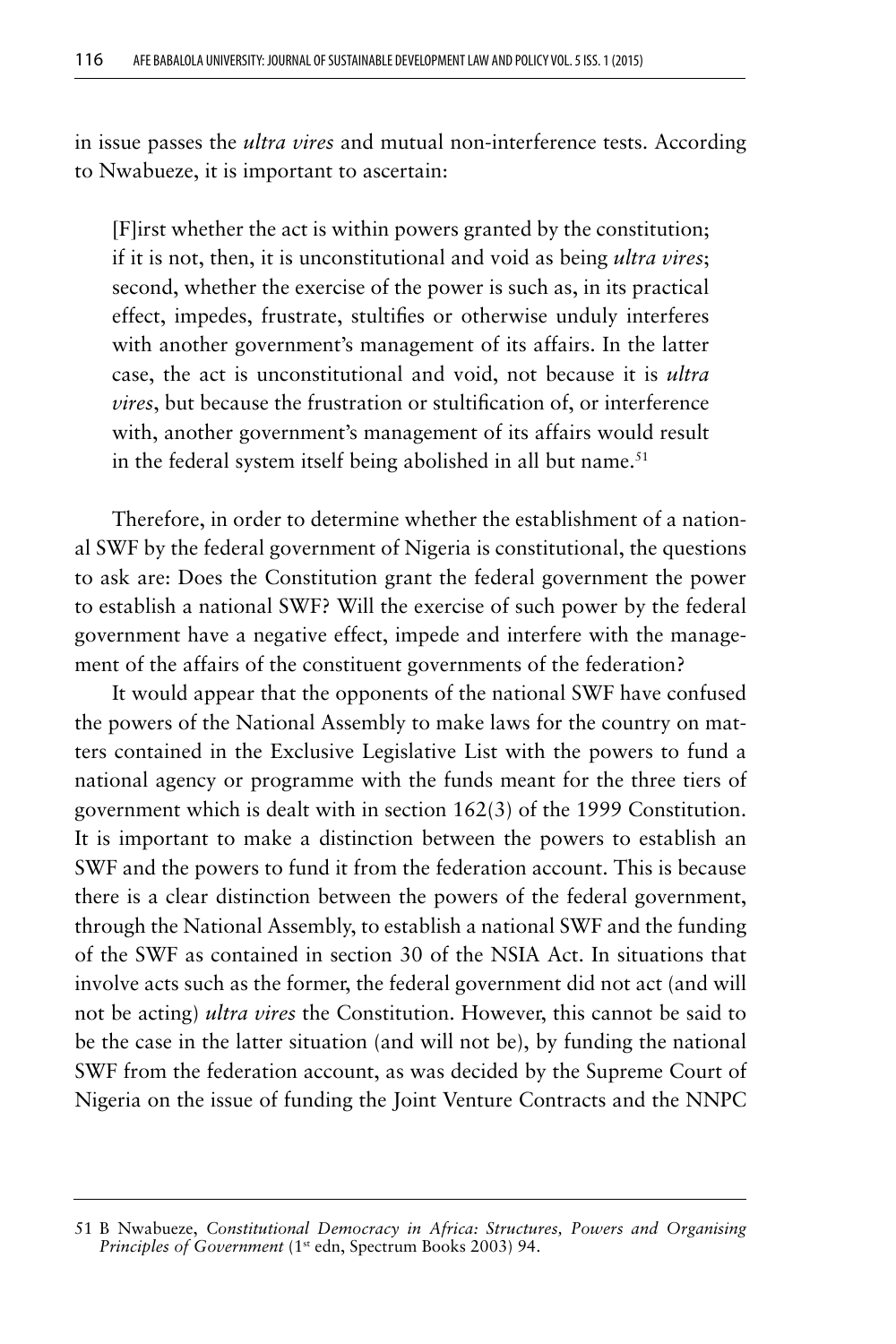priority projects from funds meant for the three tiers of government.<sup>52</sup> With this distinction made and bearing in mind the constitutional permissibility argument as discussed in section 3.1 above, the answer to the first question is in the affirmative to the extent that the establishment of the national SWF is permissible under the Constitution.

It is important to note that the essence of the federal system as enshrined in the 1999 Constitution is not only to distribute government powers and functions among the various governmental centres but also to preclude the exercise of arbitrary power.<sup>53</sup> This is a testament to the fact that there is bound to be frictions among the various governmental units in the course of the operation of a federal constitution. However, it is expected that the tenets of the constitution should always prevail.

For example, in 2010, the Patient Protection and Affordable Care Act (Obama Care) generated so much political friction in the US between the federal government and many state governments on the one hand and the Obama administration and the opposition Republican Party on the other hand, after Congress, with a slim Democratic Party majority, passed the Obama Care to increase the number of Americans to be covered by health insurance. (This was an executive bill sponsored by the Obama administration). One key provision of the law is the individual mandate, which requires most Americans to maintain minimum essential health insurance coverage. For individuals who are not exempt, and who do not receive health insurance through an employer or government programme, the means of satisfying the requirement is to purchase insurance from a private company. The law provides that beginning in 2014, those who do not comply with the mandate must make a shared responsibility payment to the federal government. Another key provision of the law is the Medicaid expansion. The previous Medicaid programme offered federal funding to the states to assist pregnant women, children, needy families, the blind, the elderly, and the disabled in obtaining medical care. The

<sup>52</sup> *A-G Federation v A-G Abia State* (n 44) 130 (Ogundare JSC) (emphasis added): 'I have discussed earlier in this judgment the question of repayment of the debts of the [g]overnment of the [f]ederation; the repayment is to be charged not on the federation account, but on the revenue and assets of the [g]overnment of the [f]ederation. I have also discussed the constitutional validity of section  $1(d)(i)$  of Cap 16 (as amended) [a legislation authorising the deduction of moneys from the federation account for sundry matters] and found it to be inconsistent with section 162(3) of the Constitution. Funding of Joint Venture Contracts and the Nigerian National Petroleum Corporation (NNPC) priority projects cannot by any stretch of construction, come within section 162(3) of the Constitution which provides for the distribution of the federation account among the three tiers of government that is federal, states and local governments. All these charges on the federation account are inconsistent with the Constitution and are, therefore, invalid [and unconstitutional]'.

<sup>53</sup> *Myers v United States* [1926] 272 US 52, 293.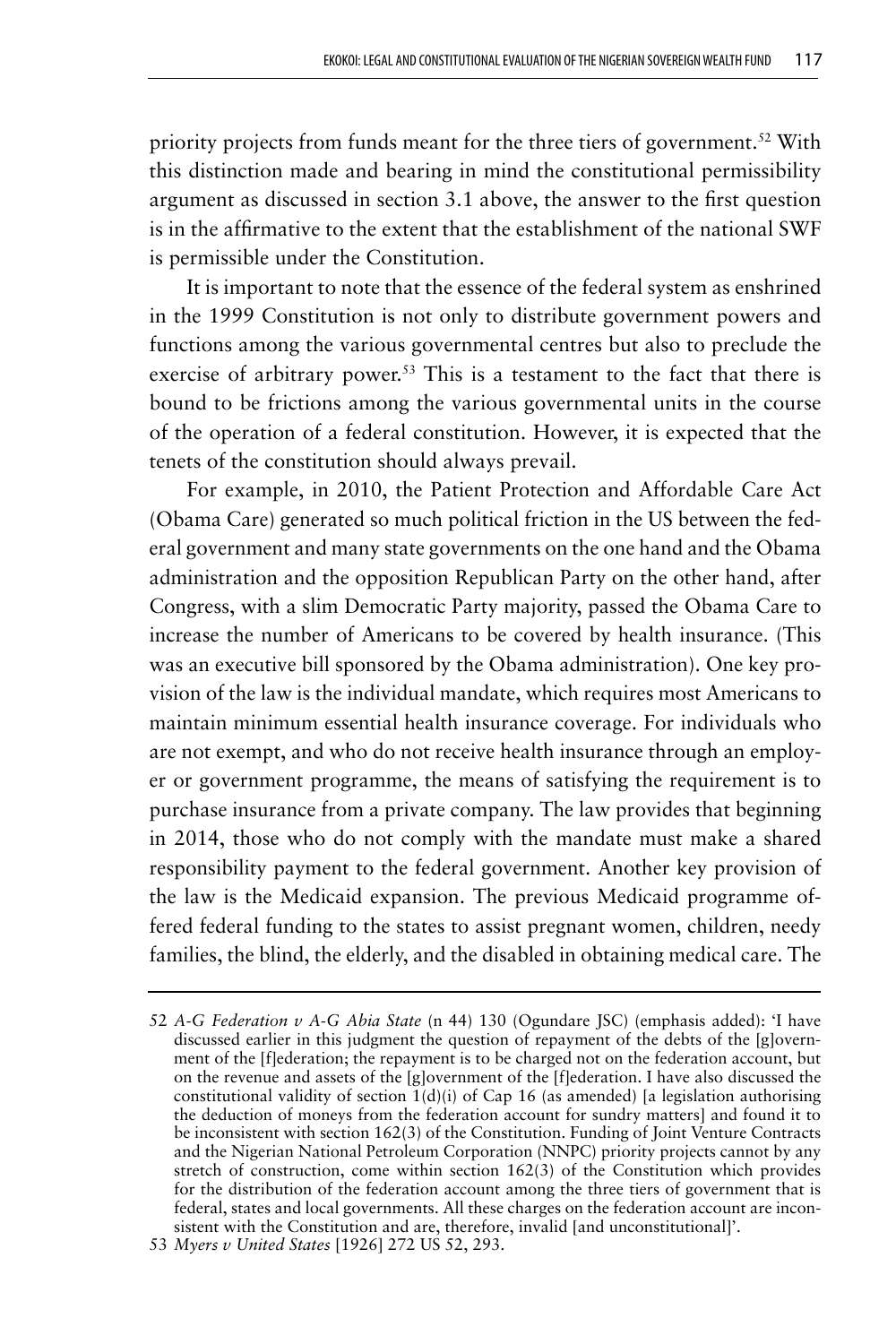Act expands the scope of the Medicaid programme and increases the number of individuals the states must cover. Consequently, the core principles of the legislation were challenged up to the US Supreme Court by 26 states. The following questions were presented for determination:

- 1. Does Congress exceed its enumerated powers and violate basic principles of federalism when it coerces States into accepting onerous conditions that it could not impose directly by threatening to withhold all federal funding under the single largest grant-in-aid program, or does the limitation on Congress's spending power that this Court recognized in *South Dakota v. Dole*, 483 U.S. 203 (1987), no longer apply?
- 2. May Congress treat states no differently from any other employer when imposing invasive mandates as to the manner in which they provide their own employees with insurance coverage, as suggested by *Garcia v. San Antonio Metropolitan Transit Authority*, 469 U.S. 528 (1985), or has *Garcia*'s approach been overtaken by subsequent cases in which this Court has explicitly recognized judicially enforceable limits on Congress's power to interfere with state sovereignty?
- 3. Does the Affordable Care Act's mandate that virtually every individual obtain health insurance exceed Congress's enumerated powers and, if so, to what extent (if any) can the mandate be severed from the remainder of the Act?54

In essence, the case was a challenge to the constitutionality of the individual mandate and the insurance provisions, the Medicaid expansion and the employer mandates provisions of the Patient Protection and Affordable Care Act.

In its judgment, the US Supreme Court held that '[t]he language of the Constitution reflects the natural understanding that the power to regulate assumes there is already something to be regulated. "[T]he enlightened patriots who framed our constitution, and the people who adopted it, must be understood to have employed words in their natural sense, and to have intended what they have said."55 Therefore the Court struck down the in-

<sup>54</sup> Florida & ors v United States Department of Health and Human Services & ors, consoli*dated into National Federation of Independent Business and other v Sebelius, Secretary of Health and others Human Services & ors* [2012] 567 (US).

<sup>55</sup> National Federation of Independent Business and other (n 54) (Roberts CJ).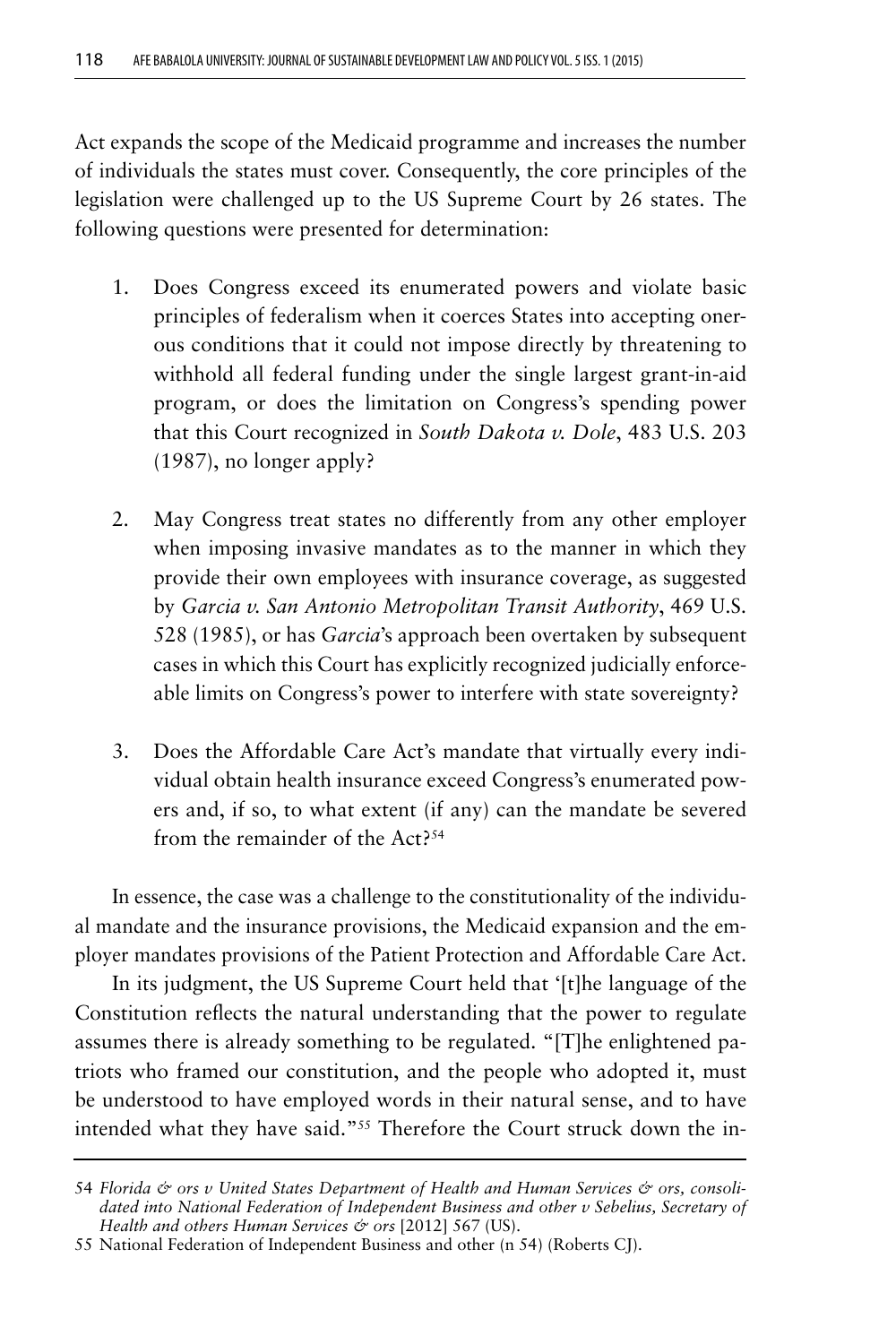dividual mandate and the Medicaid expansion and upheld other provisions of the Act by deciding that the Affordable Care Act is constitutional in part and unconstitutional in part because, as it construed, what Congress did was to increase taxes on those who earned a certain amount of income, but elected to go without health insurance. For the Court, such legislation is within Congress' power to tax. However, as for the Medicaid expansion, the Court decided that 'that portion of the Affordable Care Act violates the Constitution by threatening existing Medicaid funding. *[Therefore] Congress has no authority to order the states to regulate according to its instructions. [However] Congress may offer the states grants and require the states to comply with accompanying conditions, but the states must have a genuine choice whether to accept the offer.* The states are given no such choice in this case'.56

As for the second question – whether the establishment of a national SWF will have a negative effect, impede and interfere with the management of the affairs of state governments, it may be argued that this is very unlikely. This is because the SWF is to be funded by residual funds from the federation account, being amount above the budgetary benchmark from the monthly sale of crude oil.<sup>57</sup> This means that the SWF is effectively to be funded from excess budgetary amount. Also, section 30(1) of the NSIA Act significantly reduces the financial contributions to be made by the states and local governments as derivation revenues are not to be charged for the purpose of funding of the SWF. Furthermore, the mandatory contributions to be made by all tiers of government may just be the needed impetus to introduce some measure of financial discipline in resource allocation in states where financial wastage (which in many instances give rise to corrupt enrichment of public officials) is prone. As a purposeful and prudently managed SWF has the potential to improve the management of the country's resources in the long run, while also enhancing the socio-economic outlook of the country as will be shown in section 4 (which undertakes a comparative evaluation of sovereign wealth fund). It should be pointed out, at this point, that only few states of the federation have enacted the equivalent of the Fiscal Responsibility Act, which could embolden citizens to hold governments at the state and local government levels to account for the allocation and appropriation of financial resources.<sup>58</sup>

<sup>56</sup> ibid 58-9 (emphasis added).

<sup>57</sup> NSIA Act, s 30(2).

<sup>58</sup> In *Nkereuwem Udofia Akpan v Executive Governor of Abia State & 38 ors* (Suit No: FHC/ ABJ/CS/753/2010), counsel to the Governor of Akwa Ibom State used this lacuna in the law in his defence to the suit brought by Nkereuwem Akpan against the 36 state governors on the issue of security votes.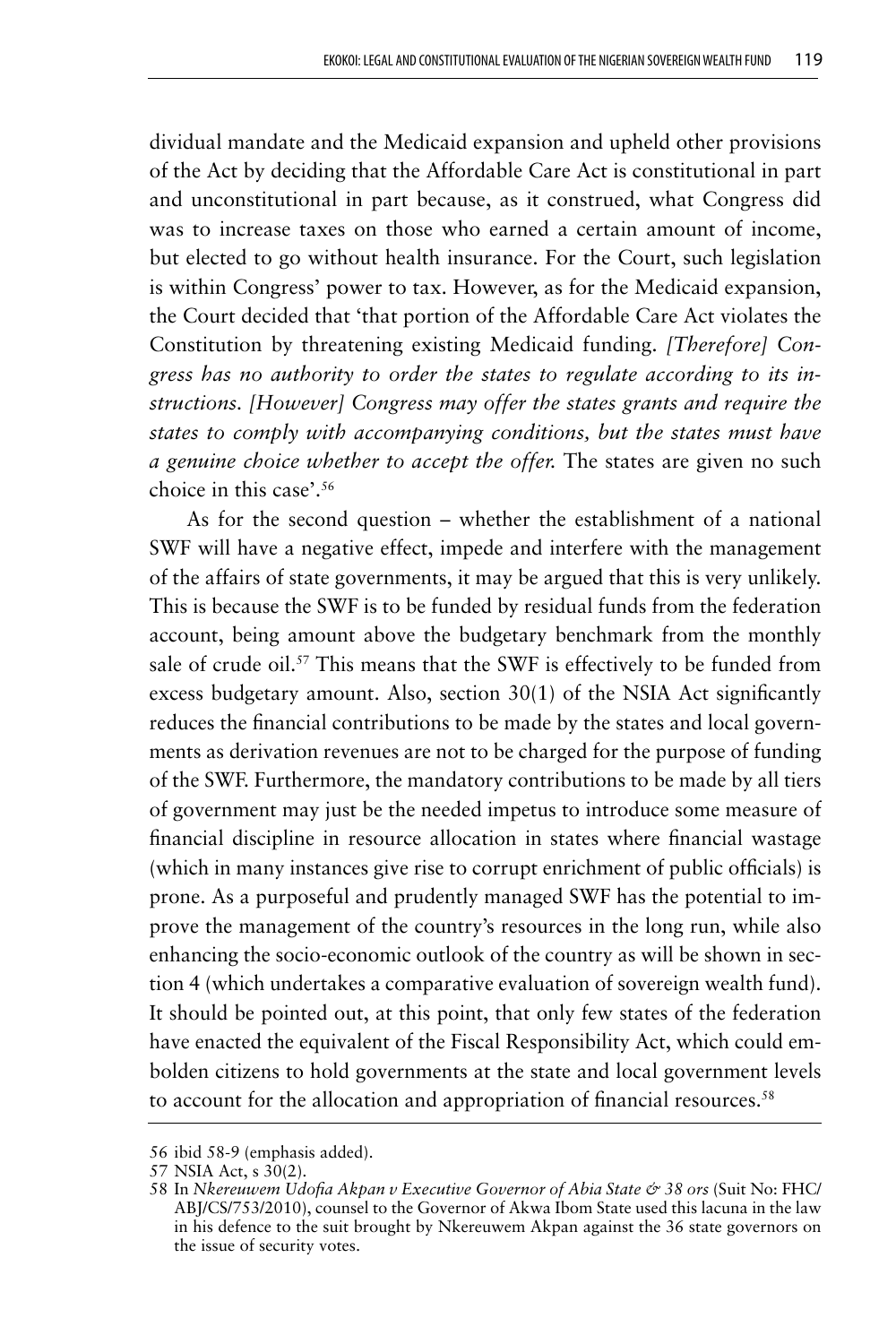# **4. A COMPARATIVE PERSPECTIVE SOVEREIGN WEALTH FUND**

At present, there are about 62 SWFs in 36 countries of the world. They cut across different political orientations/cultures – strong democracies, factional democracies, paternalistic autocracies, predatory autocracies and reformist autocracies.59 This section examines SWF from a comparative viewpoint. The essence is to identify the law and practice of SWF in the selected jurisdictions. The choice of the four jurisdictions – Australia, Canada, Russia, and the US, is informed by the similarity in the federal governmental systems of these countries. It is believed that the selection of these jurisdictions will help show that with the efficient application of the SWF, the Nigerian State can promote good governance through accountability and transparent management of a sizeable portion of its oil revenues and attain to the welfare needs of its citizens by salvaging the dwindled socio-economic infrastructures in Nigeria.

# **The law and practice in the United States**

In the US there is no national SWF. However, each state is at liberty to establish its own SWF. For the purpose of the present discourse, only SWFs n the US there is no national SWF. However, each state is at liberty to esfunded by oil and gas proceeds will be examined.

### *Texas permanent school fund*

The Texas Permanent School Fund is the oldest SWF in the US. A legislative body created it in 1854. It was initially funded by an appropriation of USD 2 million and was for the benefit of public schools in state of Texas. The relinquishing of its claims to lands and the payment of USD 10 million by the US government resulted in the establishment of the fund. Key sources of funding for the SWF are its investment returns, oil and gas and mineral royalty payments and leases from land. According to the Constitution of the state of Texas, the fund is permanent and perpetual. The constitution also provides that the proceeds are to be used to complement taxes in financing public education. Also, the fund's assets are held in a trustee capacity for the benefit of public schools and distributed annually using a total return

<sup>59</sup> KU Ekwere, 'Sustainable development of oil and gas in the Niger Delta: Legal and political issues' (PhD dissertation, the Law of the Sea and Maritime Law Institute, University of Hamburg 2009) 154-7.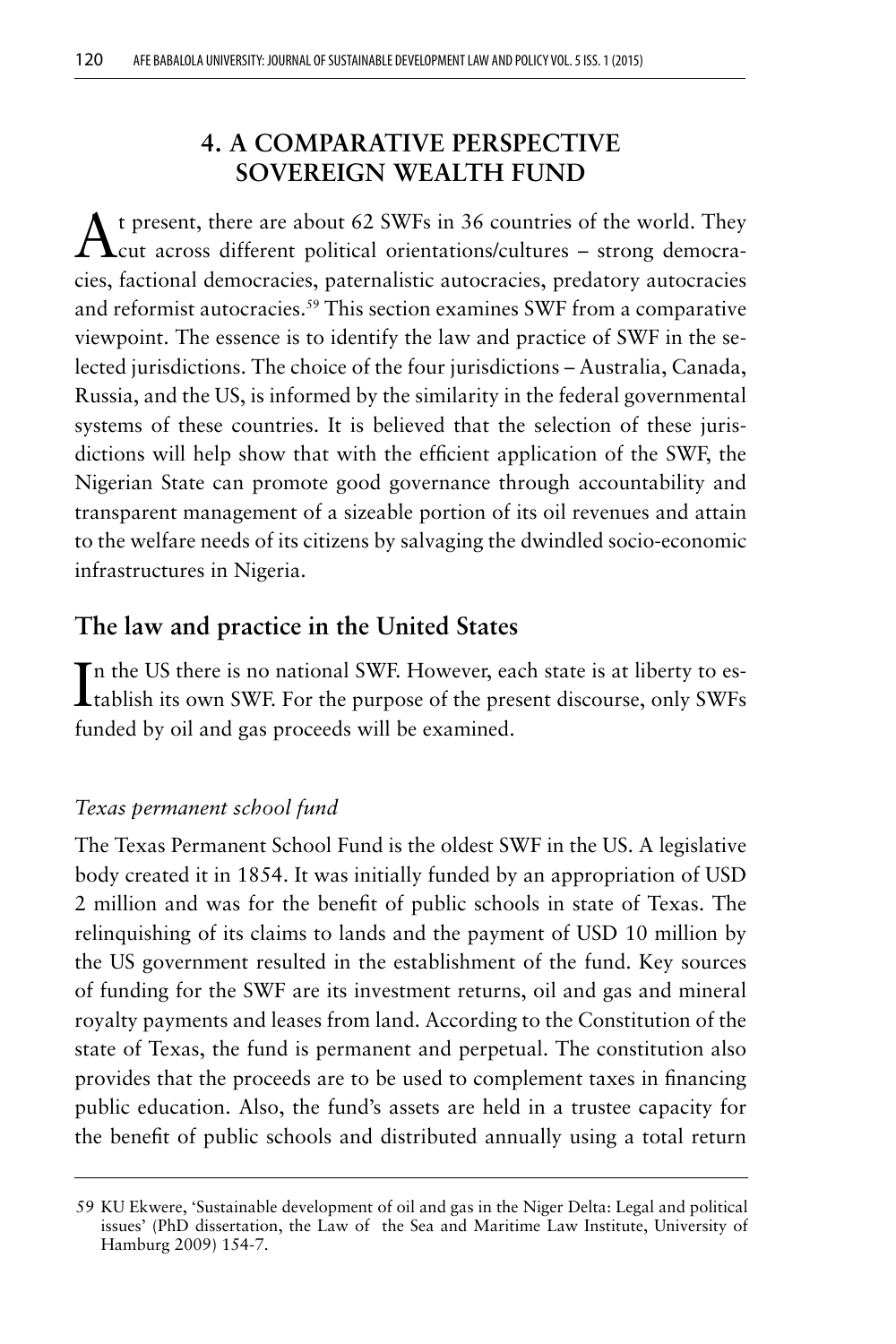methodology. The fund's financial assets are managed by the state Board of Education (SBOE), comprised of fifteen elected members. Administrative duties related to these assets reside with the fund's Investment Office, a division of the Texas Education Agency (TEA), which is under the guidance of the commissioner of education, an appointee of the governor of the state. $60$ 

#### *Alabama trust fund*

In 1986, the Alabama Trust Fund (ATF) was established by the state of Alabama following a public referendum in 1985. Initially a permanent fund, it is now a special revenue fund, which allows for the spending of an amount equal to the previous year's unrealized gains. The funding of the ATF is derived from royalty from oil and gas firms. In fact, 99 per cent of royalty payments is allocated to the ATF and the remaining one per cent goes to the Department of Conservation Land Division of the state of Alabama. External managers chosen by the Board of Trustees manage the ATF. In 2008, some legislators pushed for an amendment in the law to allow the government to tap from the trust fund savings to build roads, rescue prepaid tuition plan and to plug budget holes. However, the money so used is repaid to the fund in future years.61 The Alabama Trust Fund is rated 6 on the Linaburg-Maduel Transparency Index.<sup>62</sup>

#### *Alaska permanent fund*

Shortly after the oil from Alaska's North Slope entered the market, the Alaska Permanent Fund was established by the Constitution of the state of Alaska in 1976<sup>63</sup> (the creation was made possible by an amendment to the

<sup>60</sup> SWF Institute 'Texas permanent school fund' <www.swfinstitute.org/swfs/texas-permanent-school-fund/> accessed 12 August 2012.

<sup>61</sup> SWF Institute 'Alabama trust fund' < www.swfinstitute.org/fund/alabama.php> accessed 12 August 2012.

<sup>62</sup> According to the SWF Institute, the 'Linaburg-Maduel transparency index was developed at the Sovereign wealth fund institute by Carl Linaburg and Michael Maduell. The Linaburg-Maduell transparency index is a method of rating transparency in respect to sovereign wealth funds. Pertaining to government-owned investment vehicles, where there have been concerns of unethical agendas, calls have been made to the larger 'opaque' or non-transparent funds to show their intentions. This index is based off ten essential principles that depict sovereign wealth fund transparency to the public. … The index is an ongoing project of the Sovereign Wealth Fund Institute. The minimum rating a fund can receive is a 1. However, the Sovereign Wealth Fund Institute recommends a minimum rating of 8 in order to claim adequate transparency. Transparency ratings may change as funds release additional information. There are different levels of depth in regards to each principle, judgment of these principles is left to the discretion of the sovereign wealth fund institute.' See <www.swfinstitute. org/statistics-research/linaburg-maduell-transparency-index/> accessed 4 February 2015.

<sup>63</sup> art 9, s 15.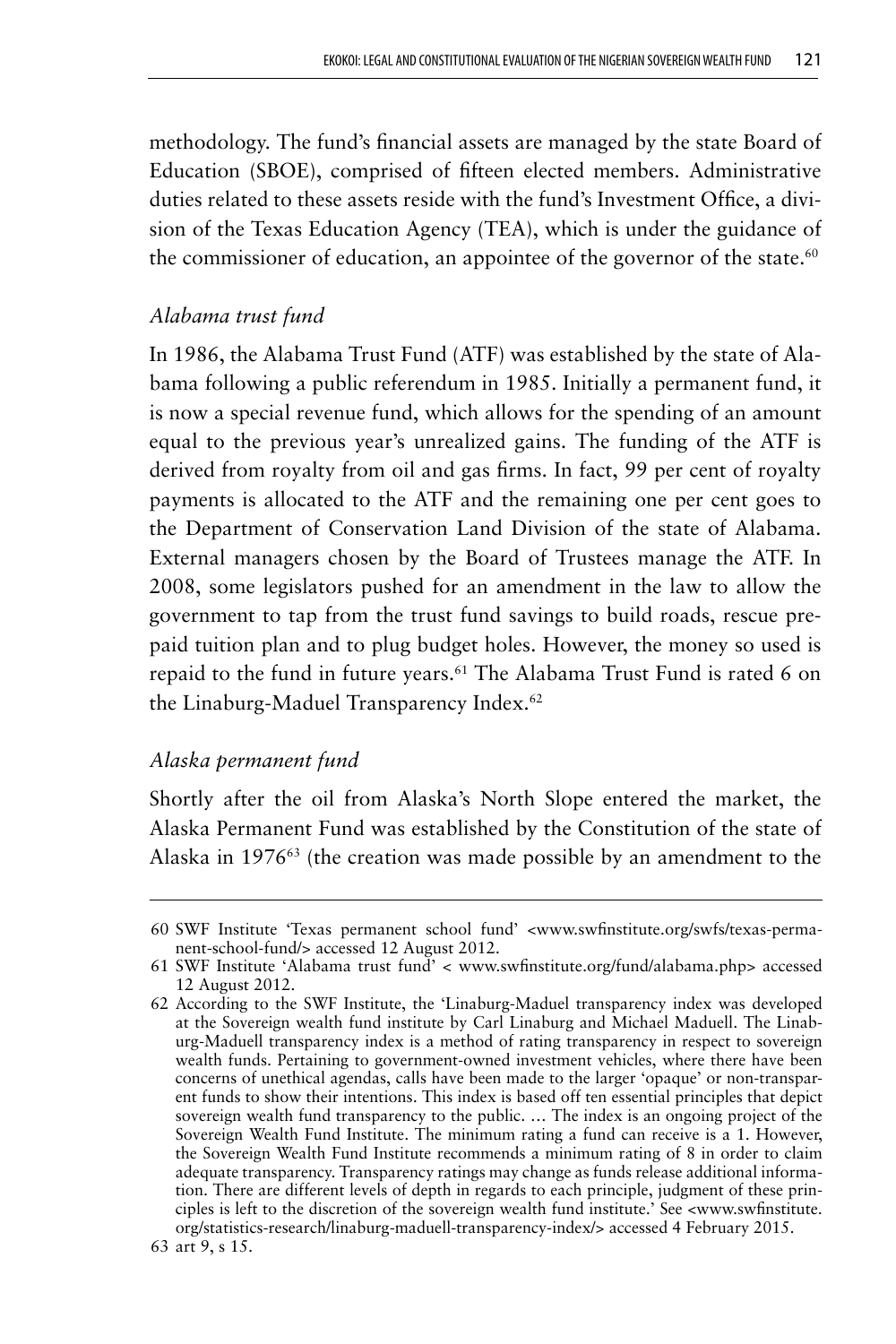constitution which hitherto forbade the establishment of a dedicated fund; it provides for an investment of at least 25 percent of proceeds from oil and gas sale or royalties). The Alaska Permanent Fund Corporation (APFC) manages the assets of both the Permanent Fund and other state investments, but spending from the fund is determined by the state legislature. The corporation is responsible for maximum prudent returns, a measure basically expected to take away direct political control of oil revenue – many Alaskans believe the legislature too quickly and too inefficiently spent the USD 900 million bonus the state received in 1969 after leasing out the oil fields. The fund's assets grew from an initial investment of USD 734 thousand in 1977 to the current sum of approximately USD 40.3 billion as of July 2012. This growth has been due to good and efficient management, some to inflationary re-investment, and others due to legislative decisions to deposit extra income during boom years. The fund's realized earnings are split between operating expenses, alternative investments, and the annual Permanent Fund Dividend. It is rated 10 out of 10 on the Linaburg-Maduel Transparency Index.

The fund has a Board of six trustee members (responsible for policy) of the APFC. The governor of the state of Alaska appoints them. Alaska law provides that the APFC Board be comprised of four public members, the commissioner of revenue and one additional cabinet member of the governor's choosing. Public members serve staggered four-year term. Most importantly, the Board is responsible for the review, adoption and monitoring of asset allocation that achieves a five percent real (above inflation) rate of return in accordance with the Prudent Expert Rule. The Prudent Expert Rule charges fiduciaries to act with discretion and intelligence, to seek reasonable income, preserve capital, and, in general, avoid speculative investments. To reduce risk exposure, APFC diversifies assets as well as management style.<sup>64</sup>

Since 1982 every person who has been a resident of Alaska for the previous year and indicates an intention to remain gets a Permanent Fund Dividend (PFD) cheque from the state government. Everyone receives an equal share of the appropriation from the earnings of the Alaska Permanent Fund with parents responsible for the cheques of their children.<sup>65</sup> In 2000, the government distributed USD 1.172 billion in cheques of USD 1,963

<sup>64</sup> SWF Institute, 'Alaska permanent fund corporation' <www.swfinstitute.org/fund/alaska. php> accessed 18 June 2014.

<sup>65</sup> S Goldsmith 'The Alaska permanent fund dividend program' (paper presented at the conference on Alberta: Government Policies in a Surplus Economy, University of Alberta, Edmonton, Alberta, 7 September 2001) 1.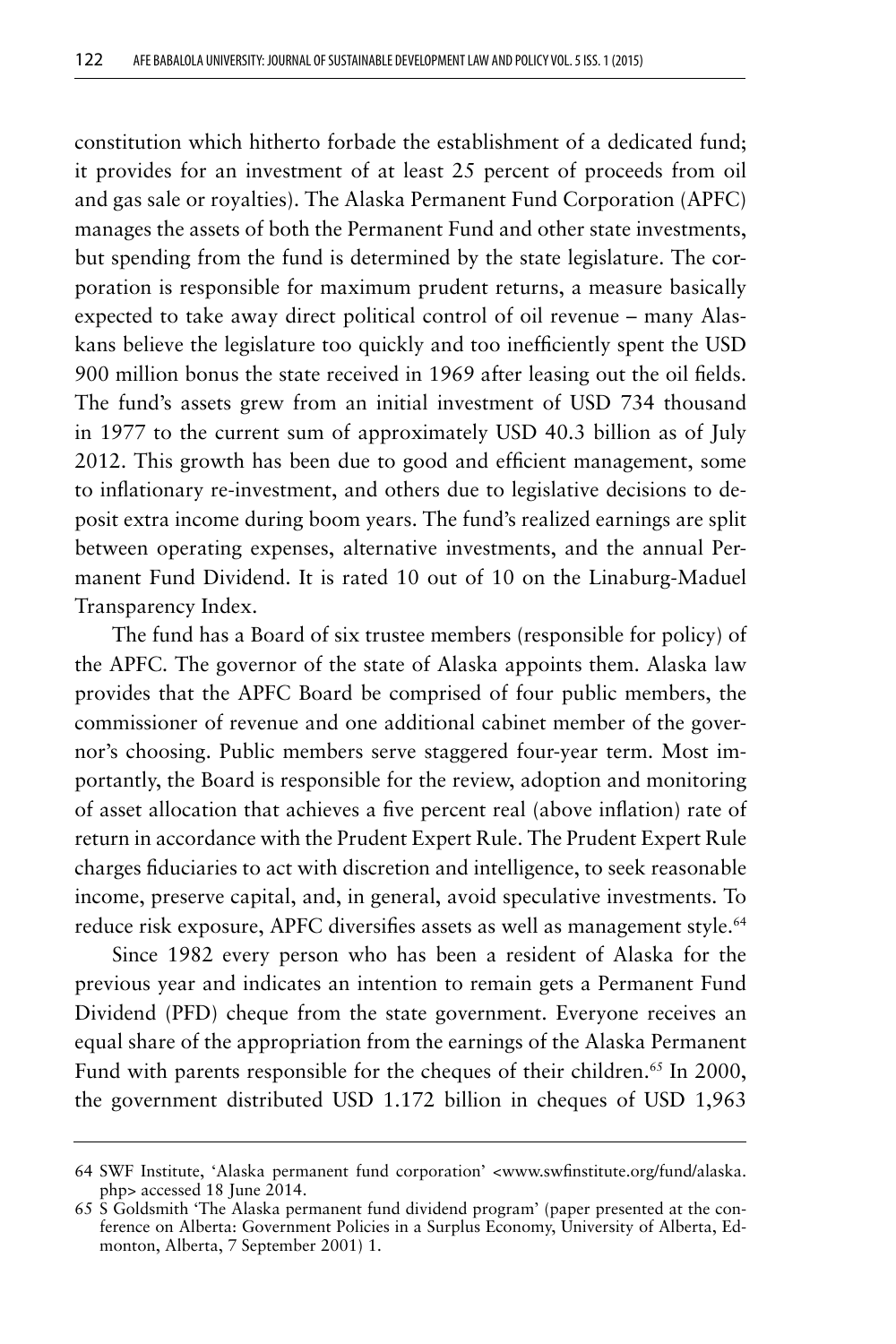to 597,000 Alaskans, which means that 95 per cent of the 627 thousand Alaskans shared in the distribution of the dividend. The fund paid out USD 1,281 to 611,522 residents, totaling USD 783.4 million in 2010 (the 2010 US Census put Alaska's population at 710,231) and in 2011 it paid out about USD 760.2 million in cheques of USD 1,174 to 647,549 Alaskan residents who were deemed eligible to receive dividends.<sup>66</sup> At inception, many politicians argued against this way of spending the oil revenue, however, the following argument for the dividend scheme as highlighted by Goldsmith prevailed:

It is the most equitable way to distribute the benefits from oil development. Billions have been spent operating state government, building infrastructure, loaning money for housing, education, and business development, and other purposes. The economic benefits of all these programs [,] impact only a portion of the population. It creates a constituency to protect the Permanent Fund from raids on its principal. It compensates Alaskans for the high cost of living and the economic hardships residents endured before the discovery of oil. It produces a larger economic impact, measured by jobs, than any other use of the earnings. Individuals know better than the government how to use that money. State ownership of the oil fields means that the people own the resource and the revenues from its sale should be distributed to the owners as a dividend.<sup>67</sup>

### *North Dakota legacy fund*

The voters of North Dakota approved of the Legacy Fund idea in a statewide ballot held on 2 November 2010. A total of 63.6 per cent voted in favour of the North Dakota State Legacy Fund Establishment, Measure 1 of 201068 to approve a constitutional amendment which provides that 30 per cent of oil and gas gross production and oil extraction taxes on oil and gas produced after 30 June 2011, be transferred to the Legacy Fund. The principal and earnings of the Legacy Fund may not be spent until after 30 June 2017, and any expenditure of principal after that date requires a vote of at least two-thirds of the members elected to each house of the legislative assembly. The state's Investment Board is responsible for investment of the principal funds of the Legacy Fund.<sup>69</sup> The first deposit into the fund was

<sup>66</sup> B Bohrer 'Alaska Permanent Fund Dividend: \$1,174' (20 September 2011).

<sup>67</sup> Goldsmith (n 65) 2.

<sup>68</sup> See <http://ballotpedia.org/wiki/index.php/North\_Dakota\_State\_Legacy\_Fund\_Establishment,\_Measure\_1\_ (2010)> accessed 14 June 2014.

<sup>69</sup> Constitution of North Dakota, art X, s 26.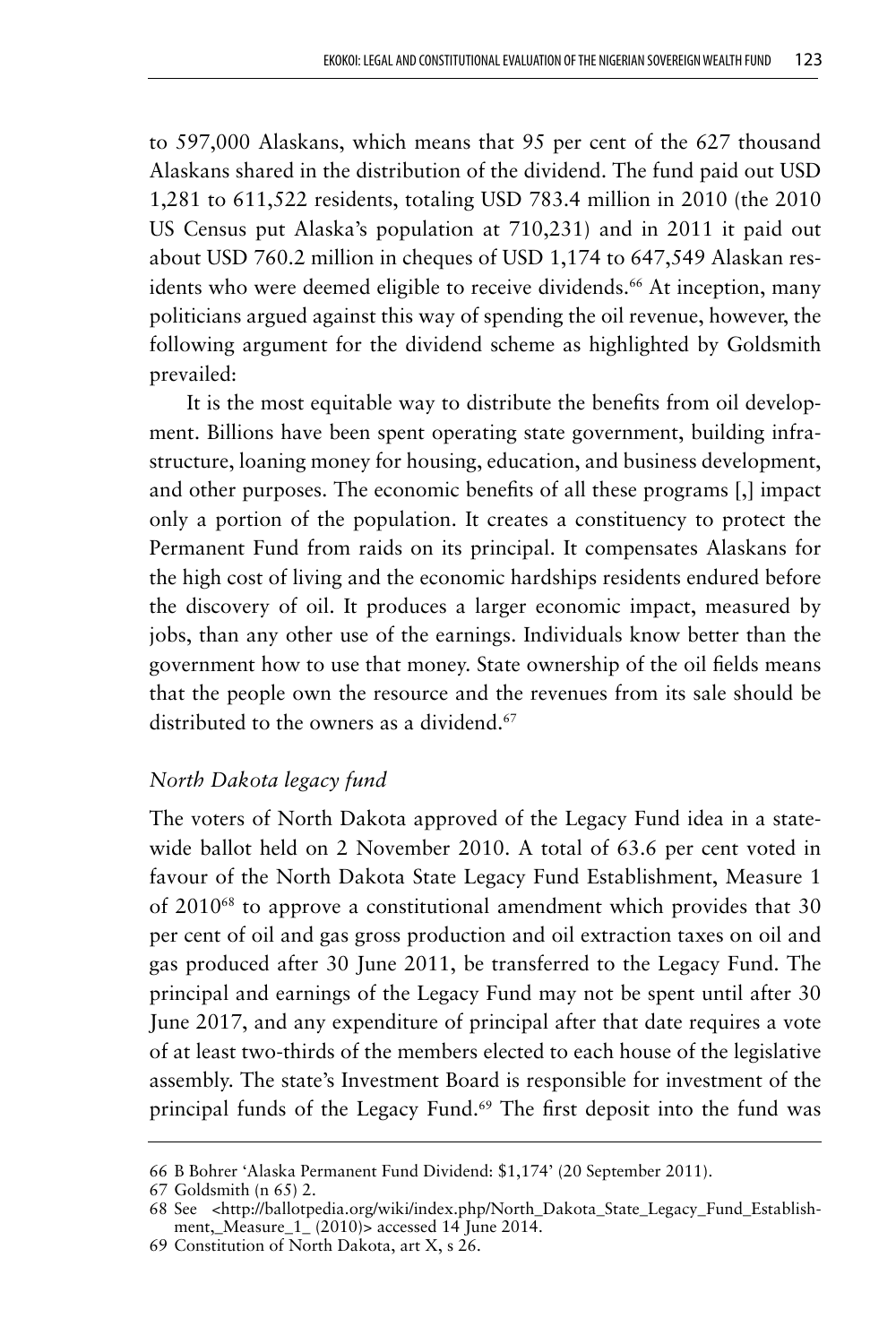USD 34.3 million. As a policy measure, 'the Legacy Fund was created, in part, due to the recognition that state revenue from the oil and gas industry will be derived over a finite timeframe. The Legacy Fund defers the recognition of 30 per cent of this revenue for the benefit of future generations. The primary mission of the Legacy Fund is to preserve the real, inflation-adjusted purchasing power of the monies deposited into the [f]und.'70

## **Approach to sovereign wealth fund in Canada**

 $\mathbf A$ s is the case in the US, there is no national SWF in Canada. However, Alberta Province has the Alberta Heritage Fund (an oil-based SWF) while Quebec Province has the *Caisse de Depot Placement du Quebec* (a non-commodity SWF). For the purpose of this discourse, only the Alberta Heritage Fund will be examined.

#### *Alberta heritage fund*

The Alberta Heritage Fund was enacted under the Alberta Heritage Savings Trust Fund Act of 1976. Initially the fund received 30 per cent of the royalties from non-renewable resource of the province of Alberta. After 1987, resource royalty revenues were no longer added to the Fund. Originally, the Heritage Fund had three objectives, which were designed for the purpose of economic development – to save for the future generation, to strengthen or diversify the economy, and to improve the quality of life of Albertans. However, in 1997, the Heritage Fund was restructured so that the government could no longer directly use funds from it to invest in economic and social development, but primarily for long-term savings and investment fund.

During the early 1980s, the fund made loans to other provincial governments in Canada. Later the fund's money was used for capital infrastructure projects. Currently it is being managed by the Alberta Investment Management Company (AIMC), which was established in 2008. The AIMC was formerly part of the Ministry of Finance of Alberta before transforming into a provincial crown corporation, providing investment management to a variety of public sector institutions.<sup>71</sup> The fund is rated 9 on the Linaburg-Maduel Transparency Index. According to the Alberta Treasury Board and Finance, since the establishment of the AIMC, 'the fund has generated

<sup>70</sup> North Dakota Legacy Fund Investment Policy Statement <www.legis.nd.gov/assembly/622011/docs/ pdf/lbs090611appendixc.pdf> accessed 19 June 2014.

<sup>71</sup> SWF Institute 'Alberta heritage fund' <www.swfinstitute.org/swfs/alberta-heritage-fund/> accessed 14 June 2014.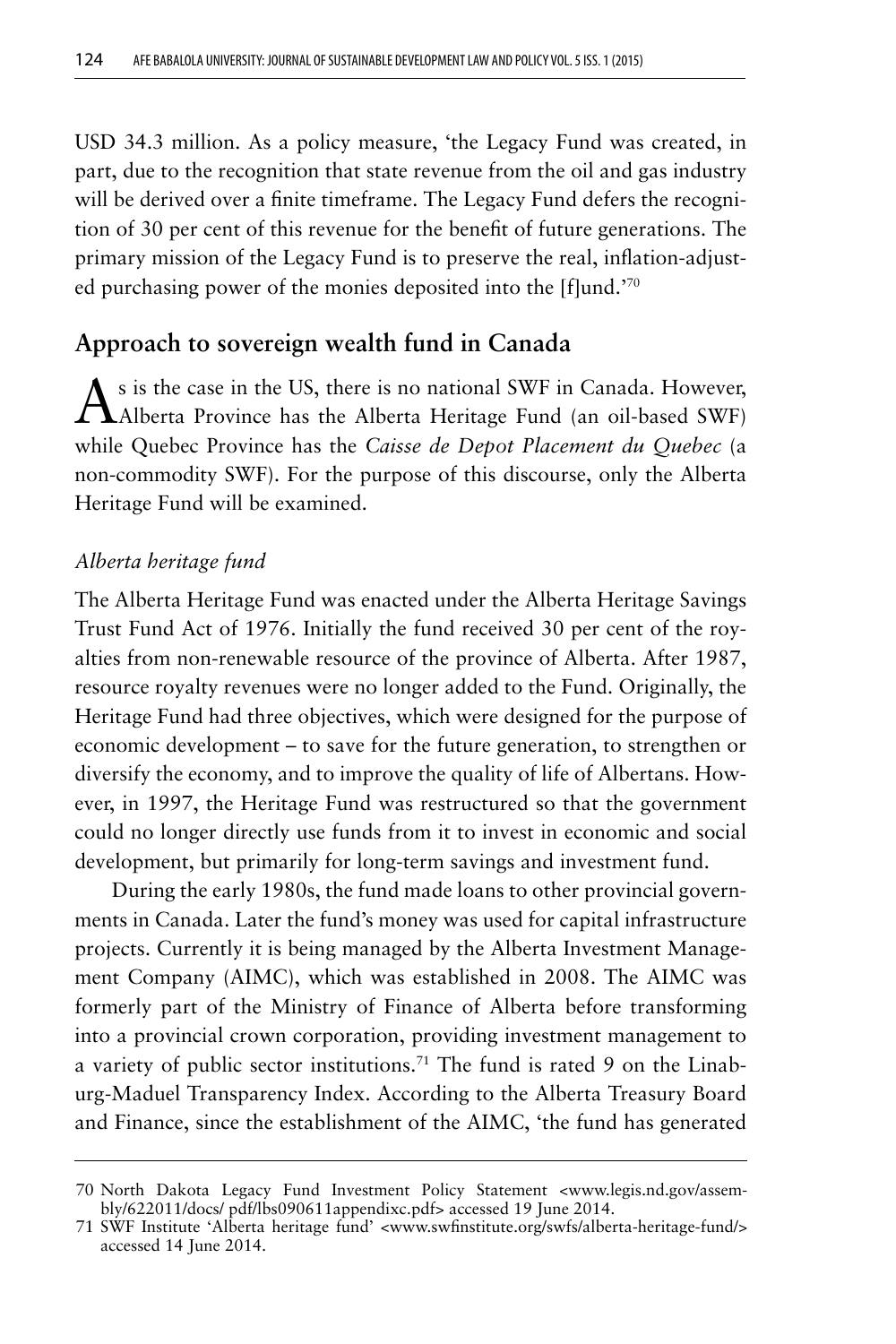more than USD 34 billion in investment income that has improved the quality of life in the province.'72

## **Australia's future fund**

The SWF of Australia, established by the Future Fund Act of 2006, is a pension reserve fund known as the Australian Future Fund, into which the government deposits its budget surpluses. It is independently managed, free from executive influence, by the Board of Guardians. The purpose of the fund is to hold yearly budgetary surplus for the payments of pensions.<sup>73</sup> Chile's Pension Reserve Fund, Ireland's National Pensions Reserve Fund, New Zealand's Superannuation Fund, and the Russian Federation's National Welfare Fund are based on the same principle. In 2008, the Australian government announced its intention to establish three new funds to be tied to the management of the Future Fund (the Building Australia Fund, the Education Investment Fund and the Health and Hospitals Fund).<sup>74</sup> The Nation-building Funds Act of 2008 subsequently established these funds.75

The roles and responsibilities of the Future Fund Board of Guardians (the Board) are set out in the enabling legislation. The Board is collectively responsible for the investment decisions relating to the special purpose public funds and is accountable to the government for the safekeeping and performance of those assets. As such, the Board's primary role is to set the strategic direction of the investment activities of the fund in line with the investment mandates. The Board is supported in its functions by the Future Fund Management Agency. The Agency is responsible for the development of recommendations to the Board on the most appropriate investment strategy for each fund and for the implementation of strategies. All administrative and operational functions associated with the management of the funds are undertaken by the Agency.<sup>76</sup> The Future Fund is listed on the highest scale of 10 on the Linaburg-Maduel Transparency Index.

<sup>72</sup> Alberta Treasury Board and Finance 'Heritage fund: Historical timeline' (28 June 2012).

<sup>73</sup> SWF Institute 'Future fund' <www.swfinstitute.org/swfs/future-fund/> accessed 13 July 2014.

<sup>74</sup> W Swan, *2008-09 Budget Speech* (Parliament House, Canberra, 13 May 2008).

<sup>75</sup> Future Fund 'Facts at a glance' (3 February 2012) <www.futurefund.gov.au/> accessed 18 August 2012.

<sup>76</sup> Future Fund, 'Future fund board of guardians' (2 April 2012) <www.futurefund.gov.au/ about\_the\_future\_fund/future\_fund\_board\_of\_guardians > accessed 18 August 2014.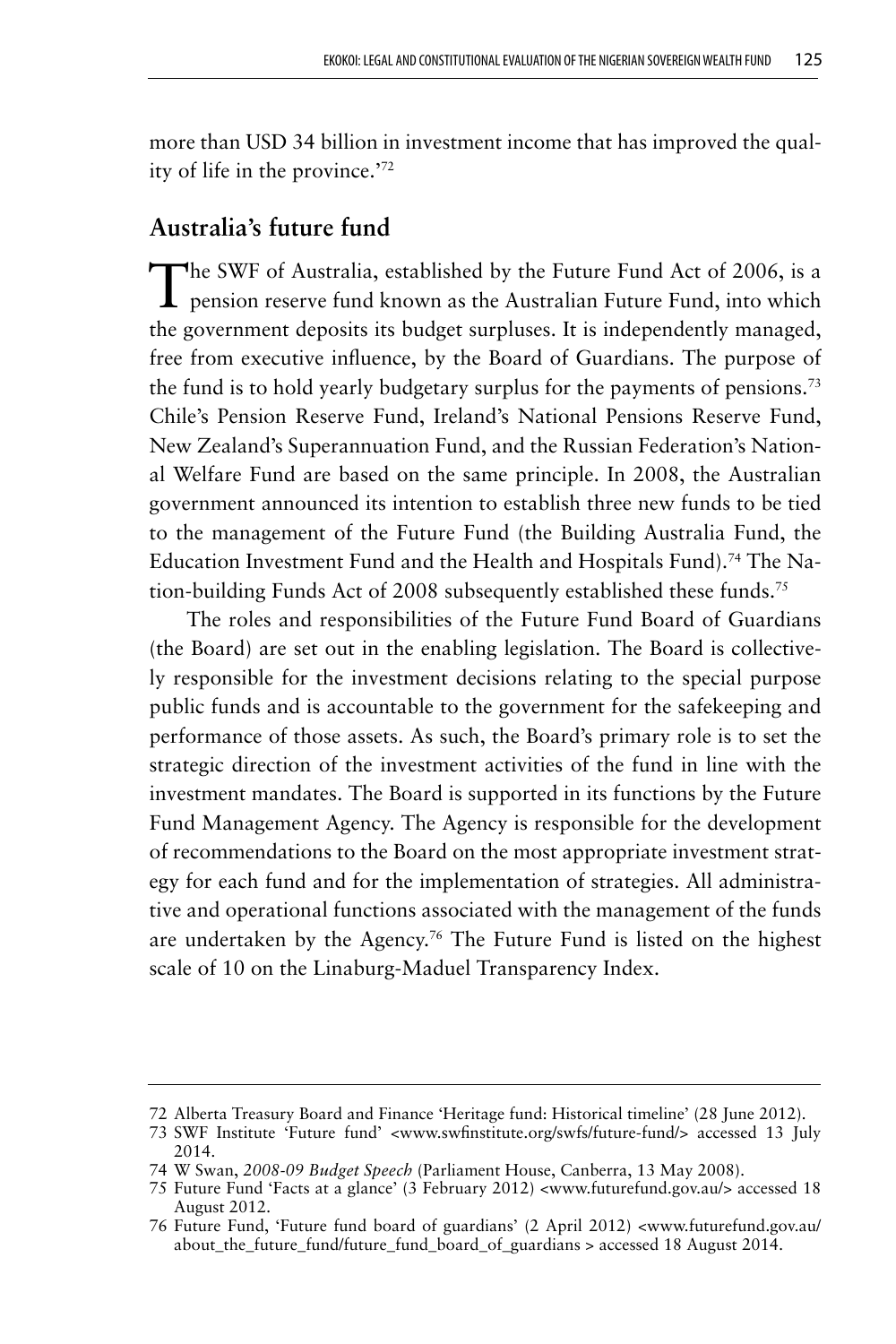## **Russia's national welfare fund**

The National Welfare Fund (NWF) is also known as the National Pros-**L** perity Fund or the National Well-being Fund. Prior to the establishment of the NWF, there was the official stabilisation fund known as the Reserve Fund, set up in 2004. Its main purpose was to stimulate economic development by means of reducing inflationary pressure and insulating the national economy from volatility in the prices of non-renewable resources. In 2008, the fund was split in two; one managing the official government reserves and the other became the SWF. The main purpose for its establishment is to guarantee the long-term sustainability of the pensions system and payment of pension to citizens, as well as to balance the budget of the Pension Fund of the Russian federation.<sup>77</sup> The fund is mostly managed by the Russian Ministry of Finance and is rated 5 on the transparency index of the SWF Institute.

# **5. CONCLUSION AND RECOMMENDATIONS**

The emphasis placed on the sharing of proceeds of oil wealth rather than on fashioning an effective production system in Nigeria has attracted criticisms from within and outside the country. The rationale for the establishment of SWF is predicated on the premise that oil is a non-renewable resource – an imperative for SWF, which will ensure that excess revenues from oil are invested in socio-economic infrastructures for the benefit of the present and future generations. From the literature, it has been shown that SWFs state objectives in financial terms by hoping for strong investment performance. Most SWFs are long-term oriented and are mainly concerned with investment safety. This means that SWFs are expected to outperform certain benchmark portfolios in terms of the overall relationship between risk and returns. However, it is important for a SWF to be concerned with the impacts of its activities and performance on the country of origin. Some of the benefits that flow from such activities and performance include the creation of wealth for future generations; stability of the domestic economy, the ability to fund projects at home and earn returns beyond those traditionally earned on foreign currency reserves (for example, investments in education, health and other socio-economic infrastructures with direct relationship with citizens welfare). In addition, an SWF is one means of diversifying the economy of the country of origin.

<sup>77</sup> Ministry of Finance of the Russian Federation 'National welfare fund: Mission' <www1. minfin.ru/en/nationalwealthfund/mission/> accessed 17 August 2012.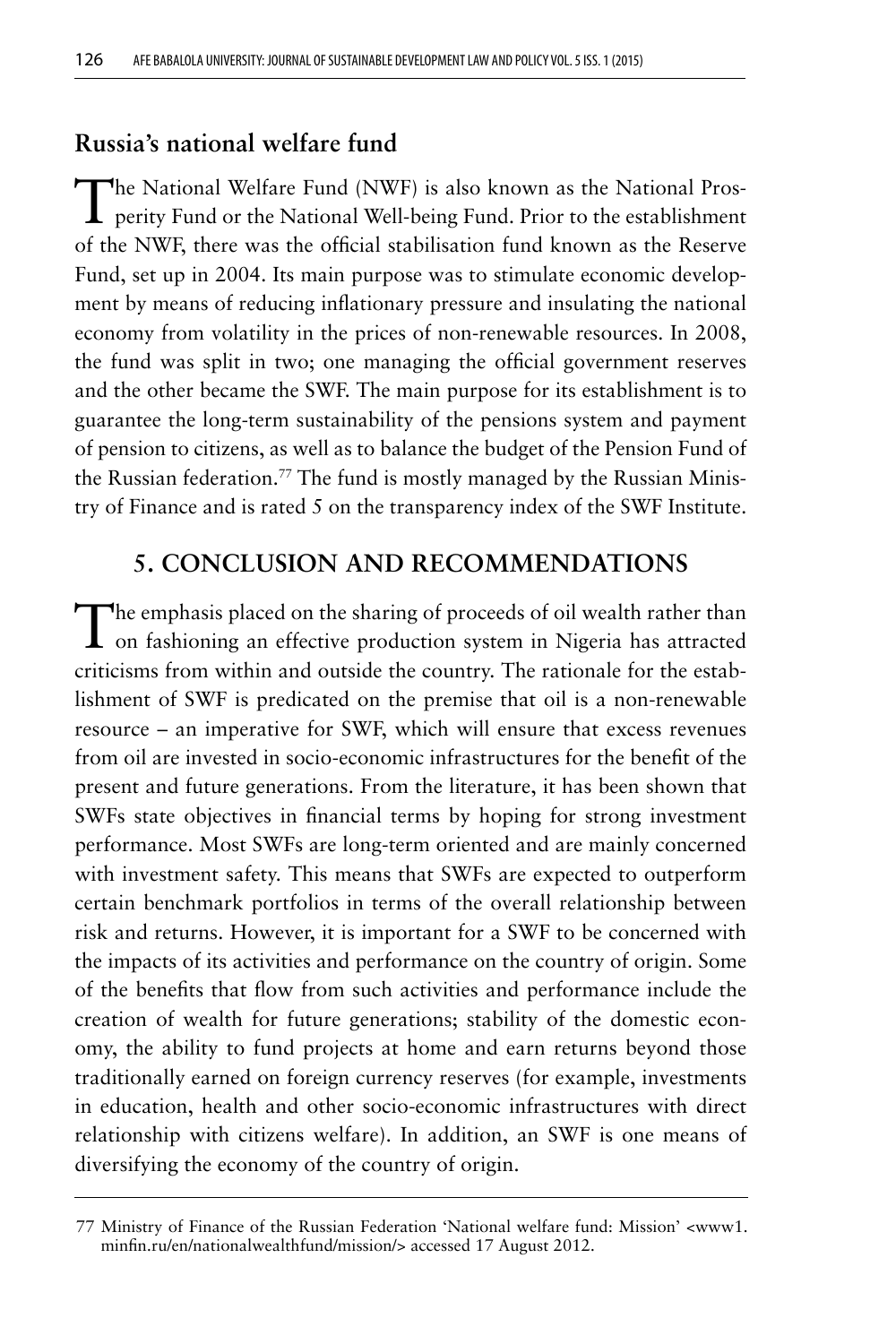It has been argued in this paper that while the power to establish a national SWF is not an express provision of Nigeria's constitutional text, the establishment of the SWF by the federal government is not unconstitutional and will not stultify the management of the affairs of the constituent governments. Most importantly, a SWF will encourage the effective and prudent management of oil revenues. And besides the point that Nigeria is long overdue for an infrastructural investment vehicle such as the SWF, the need to invest in the socio-economic sectors of the economy has attained a critical priority level. And the choice made to address the situation as embodied in the enactment of the NSIA Act, which establishes the SWF is a demonstration of the belief in the linkage between human needs, socio-economic policies and law.78 The enactment of the NSIA Act, which establishes the SWF, understandably, generated a legal debate basically because of the source of funding the SWF. This aspect of the NSIA Act has been identified in this paper as unconstitutional. However, this problem is solvable through constitutional amendment and it is here recommended in order to enable the SWF to be applied as a policy tool to reduce the socio-economic vulnerability in Nigeria. Having identified the funding provisions in section 30 of the NSIA Act to be inconsistent with the provision of section 162(3) of the Constitution, it is recommended that section 162(3) of the Constitution be amended to read thus:

Any amount standing to the credit of the federation account shall be distributed among the federal and state governments, and local government councils in each state and the sovereign wealth funds established under the Nigeria Sovereign Investment Authority (Establishment, etc) Act, Cap N166 LFN, on such terms and in such manner as may be prescribed by the National Assembly.

It is also recommended that the legal framework for the SWF (the NSIA Act) should be re-enacted by the National Assembly, by realigning the provisions of the NSIA Act with the socio-economic needs of the citizens. For example, Angola, a member of OPEC and a major oil producer in sub-Saharan Africa, established its SWF in 2011 to invest the nation's wealth domestically and abroad. The Fund, *Fundo Soberano de Angolano* (FDSEA), has a mandate to promote the socio-economic development of Angola and generate wealth for the country's future generations. Angola's SWF has a

<sup>78</sup> JO Adésínà, 'Social Policy and the Quest for Inclusive Development: Research Findings from Sub-Saharan Africa' (May 2007) Social Policy and Development Programme Paper No 33, United Nations Research Institute for Social Development, iii.